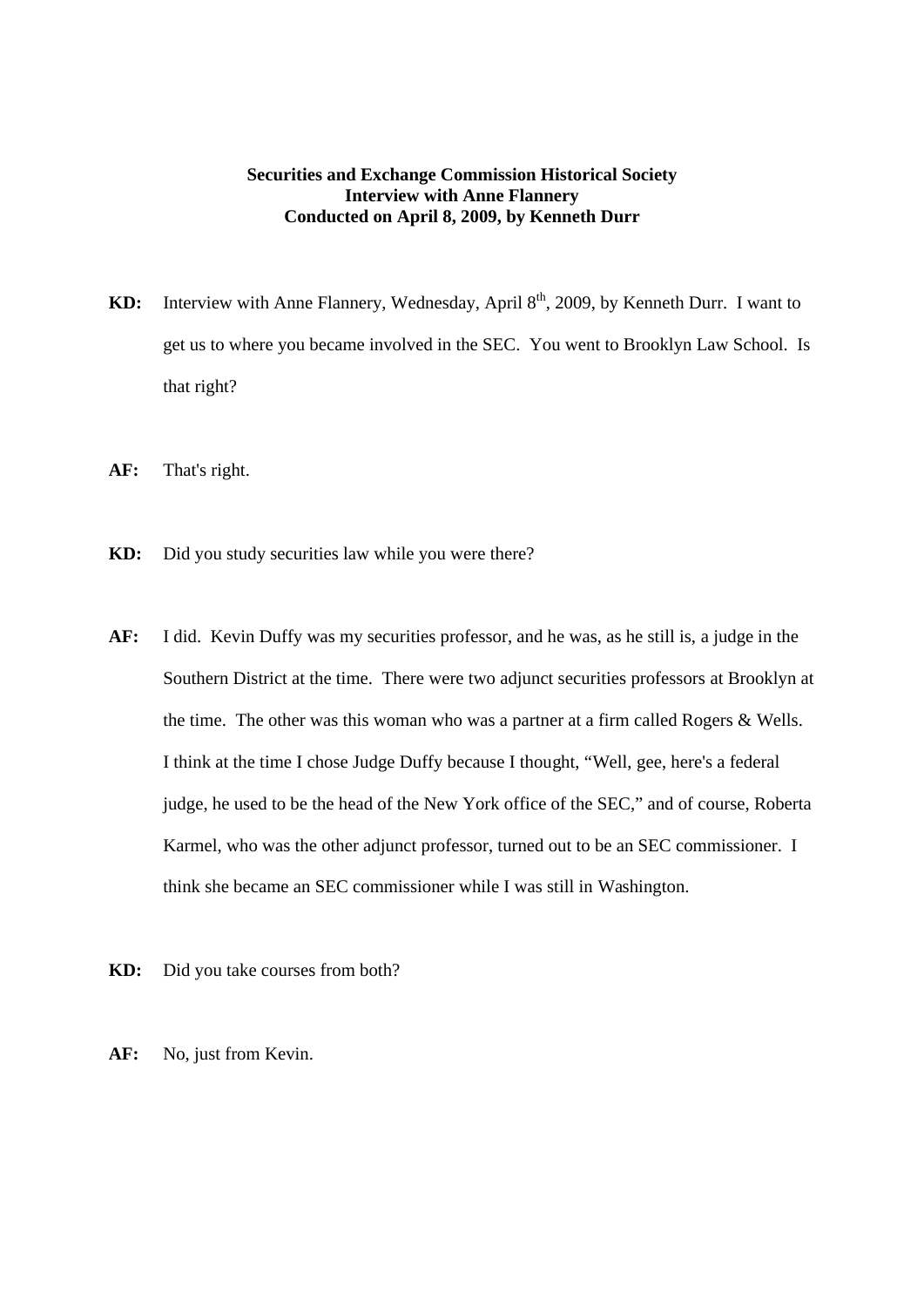- **KD:** Okay. So it sounds like you had some sense that securities law was the direction you wanted to go in?
- **AF:** Actually not. My real focus when I was in law school was to become a prosecutor. And I worked in a number of clinical programs, both in the Manhattan DA's office, and the New York City Department of Investigation. I spent the last summer in law school and almost all of that last year in law school working in the U.S. Attorney's Office in the Eastern District, so my ambition at that point was to become an Assistant U.S. Attorney as soon as I could. And at that time, as is I think still the case, most U.S. Attorney's offices require some experience. And there was also a hiring freeze when I graduated in 1976, so that across the government there were very few vacancies of any kind. So one of the places I applied to was the SEC, both in New York and in Washington. I received an offer to work in the Division of Investment Management in Washington, which is what I did.
- **KD:** Oh, you went to investment management.
- **AF:** Yes. I started out as a 40 Act lawyer, which was a secret [laughter] for many years. For a number of years, not a lot of people knew that, and then after I'd spent a lot of time doing litigation and enforcement work, you know, the whole 40 Acts area changed through today, obviously, much more activity. At the time, it was much more a regulatory regime where funds would come in for exemptive orders, and it really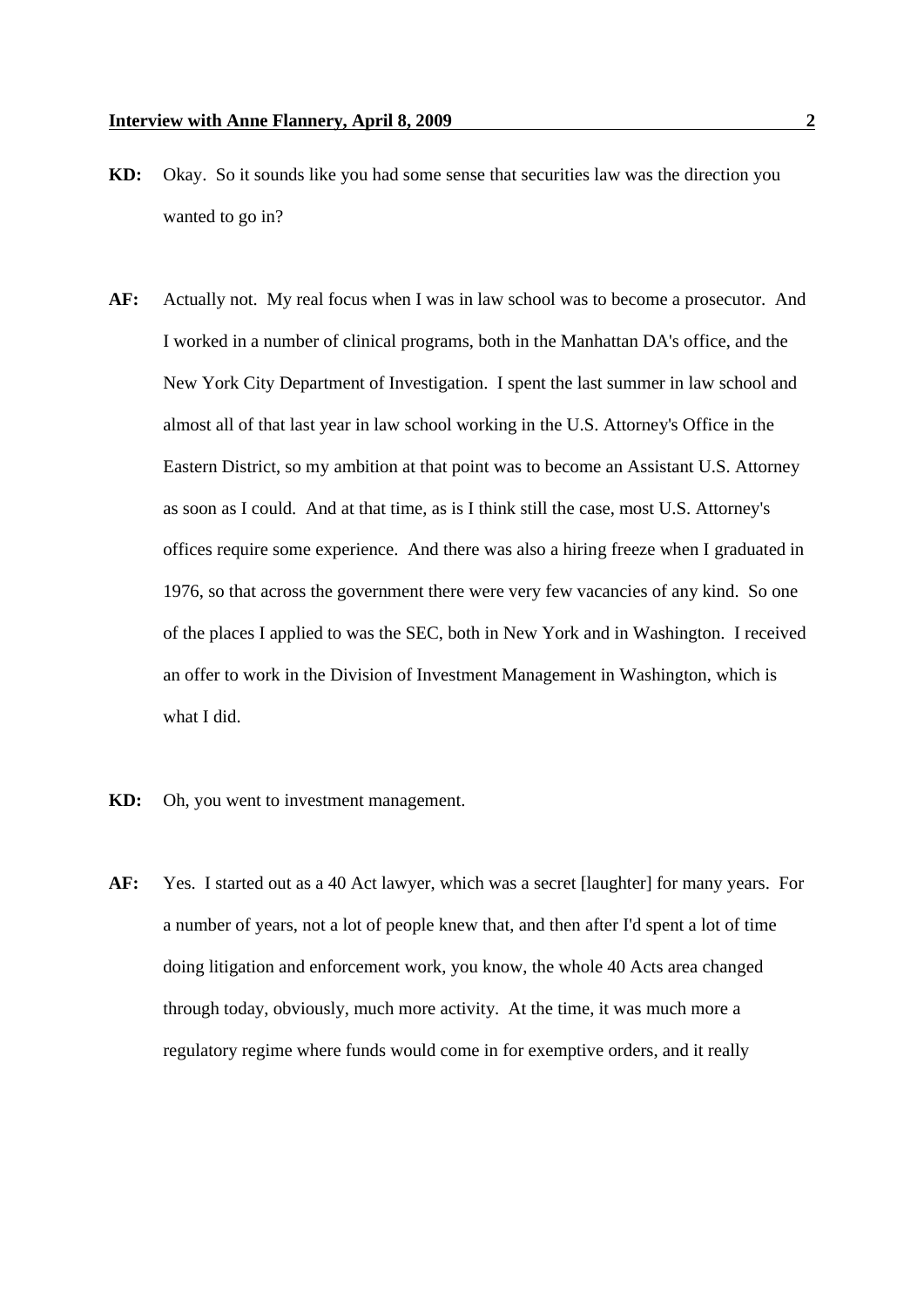predated the substantial reforms that occurred in terms of rule making around the Investment Company Act and things like that.

- **KD:** So you went to investment management because that was the job that was open.
- **AF:** That's right. And it was in 1976, and I needed a job [laughter]. So that was it.
- **KD:** How long did you stay there?
- **AF:** I was in investment management for two years. Ann Jones was the director at the time, and she was succeeded while I was there by Sid Mendelsohn. And one of the matters that I got involved in, I actually tried one of the few administrative proceedings I think ever tried in the 40 Act area. There was a broker-dealer which had facilitated an acquisition by Talley Industries—I forget what the circumstances were, but for some reason, in order to obtain their fee, they had to seek an exemption under Section 17E of the '40 Act, which is a rather obscure provision for these purposes.

The application was denied. They pursued it, and the consequences of that is that there was a hearing before administrative law judge as to whether they should be entitled to receive the fee, and I don't know that anybody had ever done anything like that before, or at least in fifteen years or so, it's a very, very unusual process. And most people either receive the exemptive relief, or if they don't receive the exemptive relief and go away. This was a real exception to that. And so I and another colleague in investment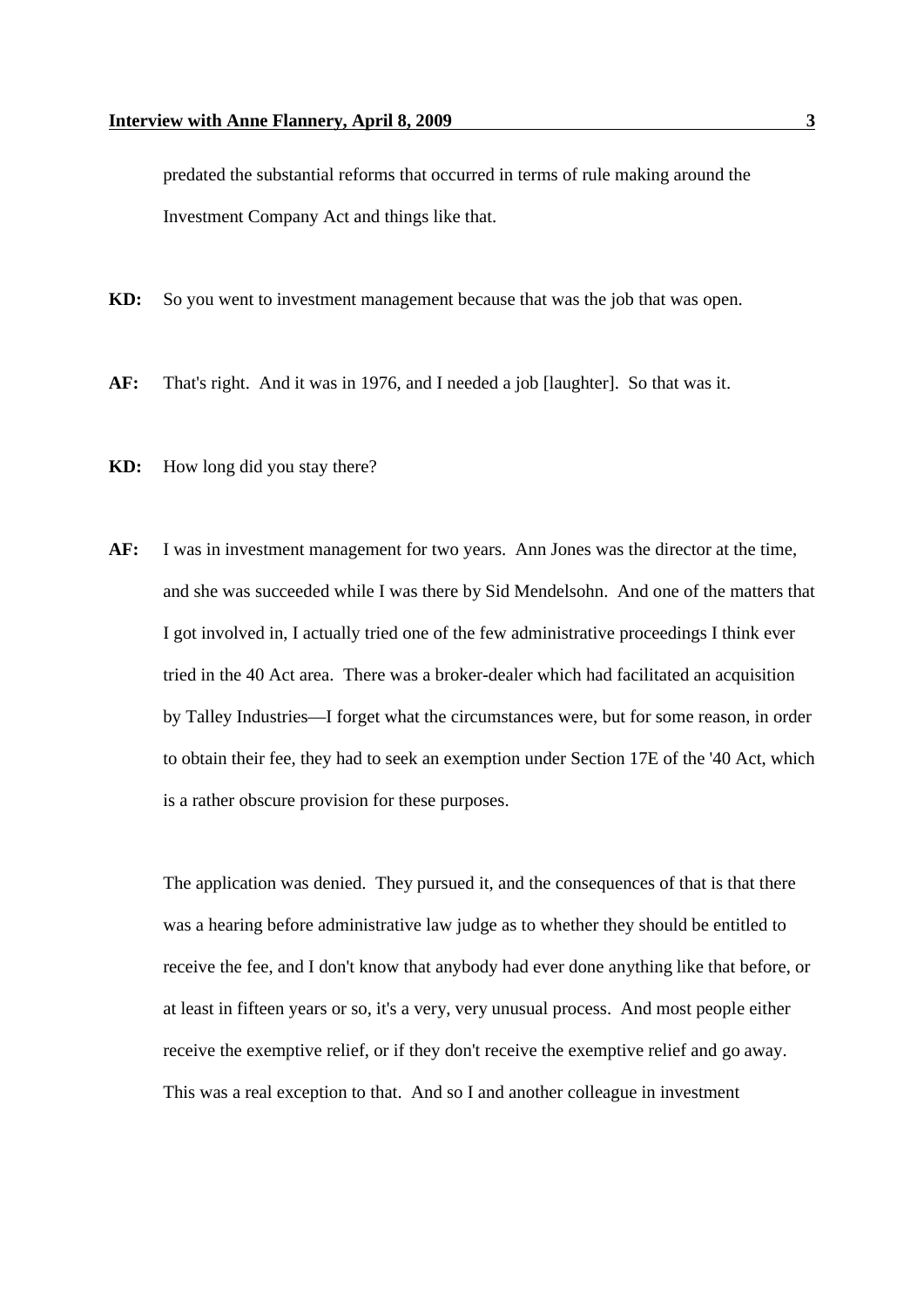management tried the case in New York before an administrative law judge at the SEC's offices.

The judge ruled in favor of the applicant and against the staff, and the staff appealed that decision. And so the case was actually briefed and appealed to the full commission. There was oral argument in front of the commission, and my recollection is that the commission agreed with the administrative law judge and granted the relief. But the consequences of that were I got some exposure to some of the people in the general counsel's office who were 40 Act experts. And at that point, Alan Rosenblatt, who had been at the Commission for many years and subsequently went back into private practice, recruited me to come to the general counsel's office or was responsible for Ralph Ferrara, who was then the general counsel, to recruit me to the general counsel's office.

- **KD:** So you went to work for Mr. Ferrara.
- **AF:** I did. And that was probably the best job I ever had at the commission, although some of the others were a lot of fun. What I did was I was in the group that, I think, Richard Humes now heads up. Richard was there at the time, and we represented the SEC and its employees in district court cases where the SEC or its employees were the defendants. So it ranged from tort claims, because somebody had a car accident in a GSA-rented car, to cases where someone under investigation would try and challenge the SEC's authority by alleging there had been unconstitutional breaches in the process.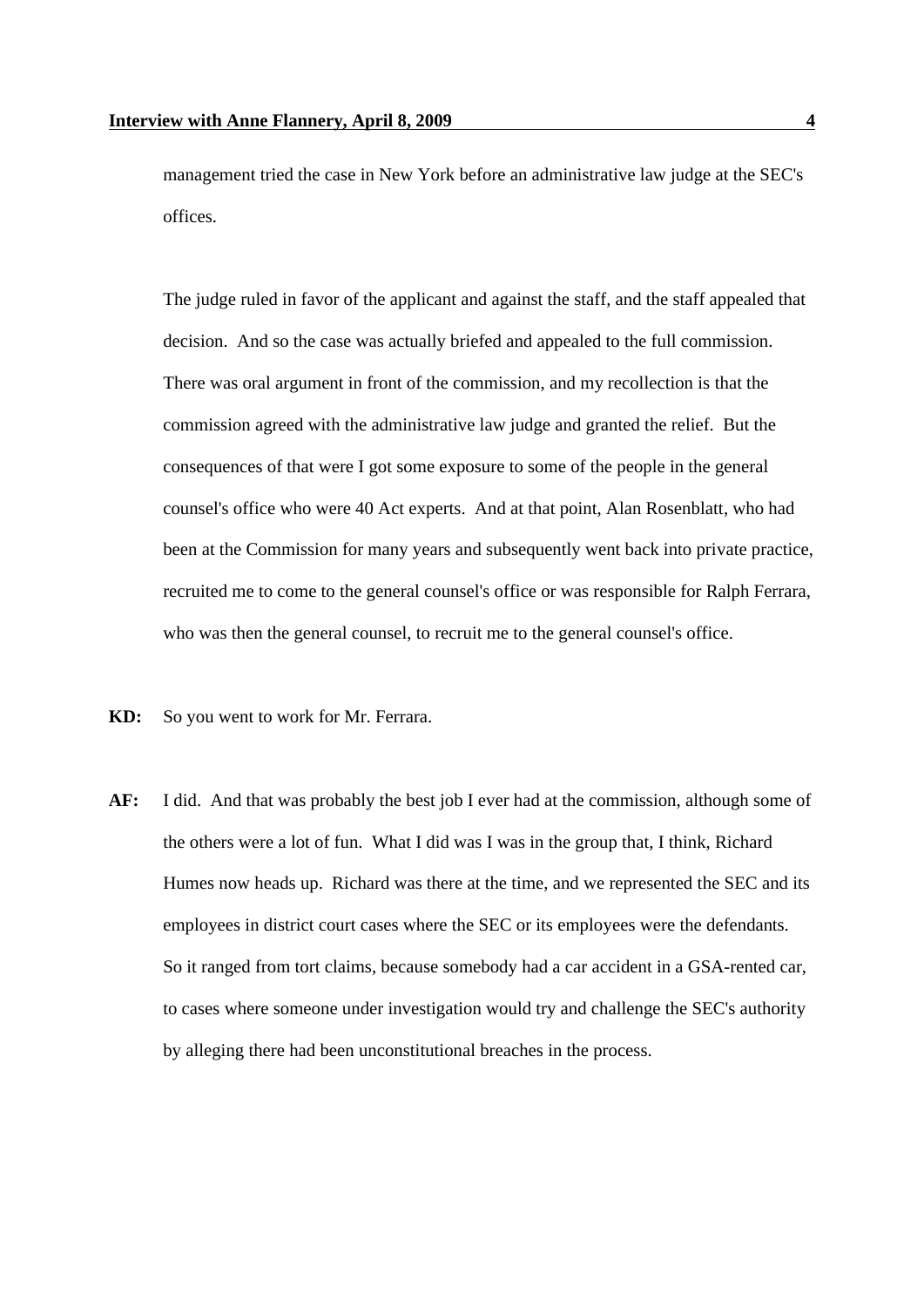There was a supreme court case called Bivens, which for some time before this—and now we're talking about, I guess, the late 70s to 1980—it was very popular for any person who was the subject of government investigation to allege that the staff or the government agency that was conducting the investigation had somehow conducted themselves in a way that violated their constitutional rights. And it was intended as a deflection of the government's authority. And there had been some cases over that issue. So for a couple of years, the SEC litigated that issue quite intensely, and, I think, prevailed virtually all the time.

- **KD:** A number of different cases.
- **AF:** It generated a lot of litigation, so that was actually kind of fun. And, I guess, the other thing I did while I was there was worked on appellate cases, a lot of amicus cases that the SEC got involved in. And then the third thing was kind of a hodgepodge of administrative statutes that the SEC was subject to. So a guy named John Sweeny, who was my boss at the time, and I wrote the original confidential treatment rules that people have to comply with to protect themselves from having material they've turned over to the government be subject to the Freedom of Information Act.

I got involved in counseling people whom the commission would designate as the EEO decision maker if employees had a grievance with respect to how they were treated as employees, whether or not they were the subject of any unlawful discrimination. So I wound up counseling the EEO officials on that, and also got involved. Paul Gonson and I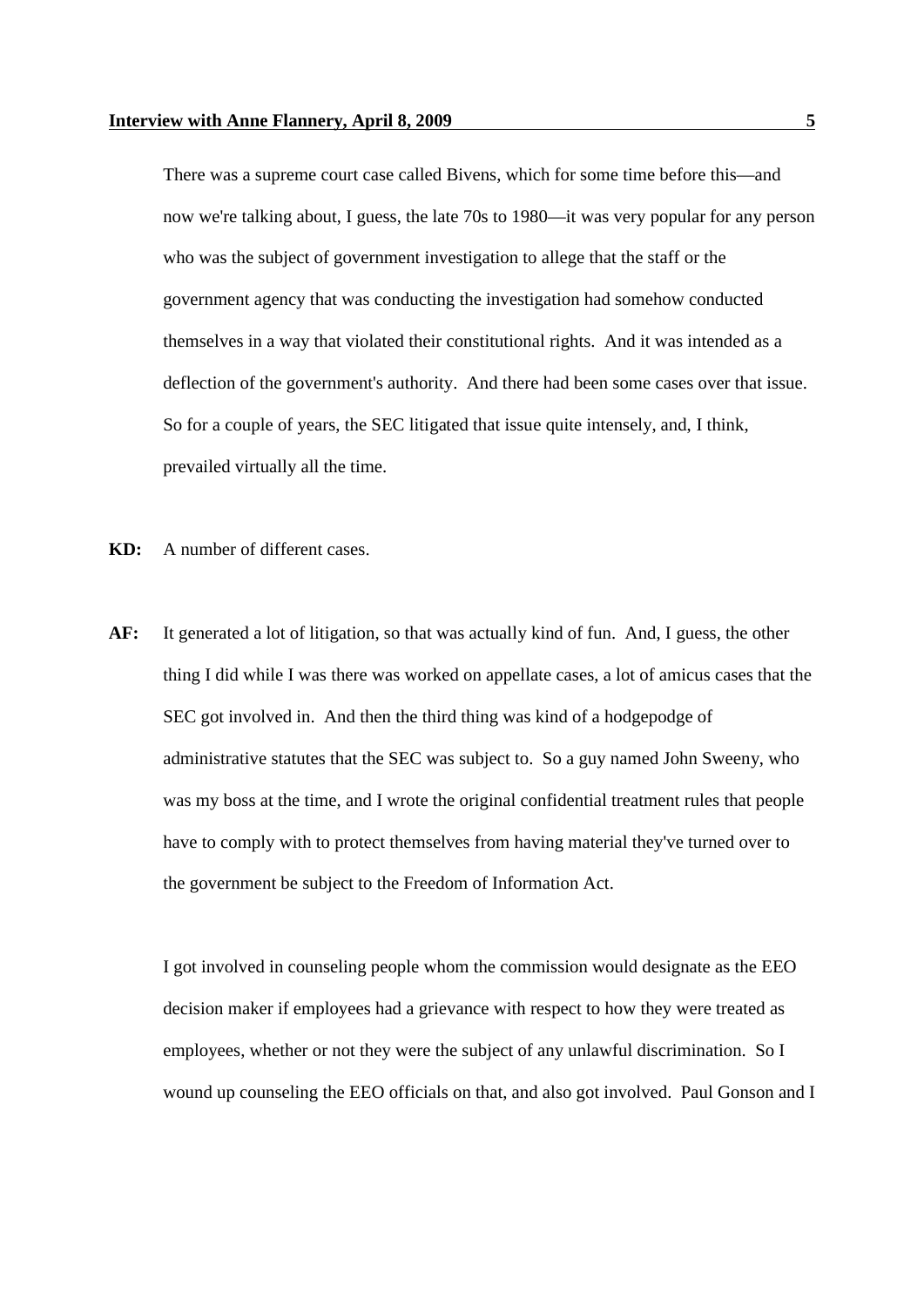wound up having to help, I guess it was Chairman Shad at the time, draft the Reduction in Force procedures that the commission would have to comply with because, in that particular year, congress failed to pass a budget by the deadline of September 30<sup>th</sup>.

So, like every other government agency, we were out of money and had to comply with these provisions, so it was a typical clash between whoever the executive was and whoever was in control at the Hill at the time. So all these things had nothing to do with the securities laws I wound up getting involved in. That was kind of a side show.

- **KD:** That's a lot of different stuff.
- **AF:** Yes, it was a lot of different things.
- **KD:** It's curious that that was your most enjoyable time at the Commission.
- **AF:** Well, what was the most fun about it—it was this amazing post-graduate education in securities law, notwithstanding some of the things I just mentioned. So I worked on appellate cases and cases that went to the Supreme Court and sat with Ralph. Ironically, at the time, I thought, "Well, wow, this is what everybody does for a living, you know, has a couple of cases in the Supreme Court during their career," and I haven't been back, so I'm glad I had the opportunity. But in the Transamerica case, the question was whether or not there was an implied right of action under the Anti-Fraud provisions. The court ultimately concluded that there was a very limited action under the contract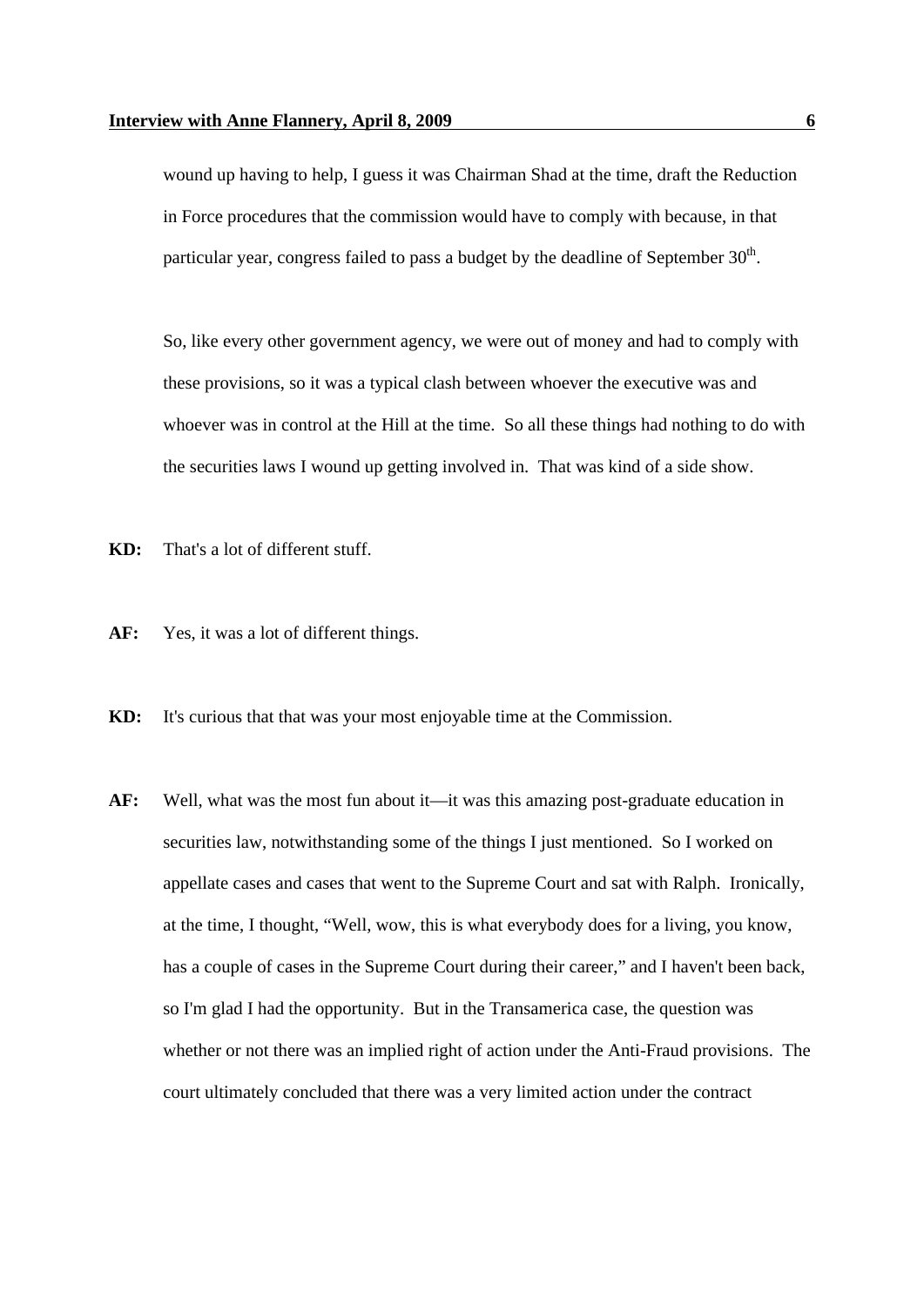provisions, but not as a general matter under the anti-fraud provisions, but the first time they considered the case, there was a deadlock, they tied, and they set it down for re-argument, which is actually quite unusual.

And so we got to argue the whole thing again, wrote more briefs and everything. It was quite an amazing process to get ready for the Supreme Court and then actually to sit at counsel table with Ralph while he argued the case and have the judges kind of staring down at us. I remember Ralph was not beyond whispering to me during the other party's oral argument, and Justice Marshall was sitting right above us, and it really does look like they are thirty feet above you, and he kind of scowled anyway, and Ralph is whispering to me while the other lawyer is arguing in front of the court, and all I could remember was Marshall staring down at us thinking we were going to get thrown out because Ralph was talking [laughter].

So that was kind of an interesting experience. And there were some other cases that I worked on as well. You know, we filed petitions for cert, or opposed cert and things like that. So it was an opportunity to learn at the very highest levels what were substantively a lot of the significant securities law issues of the time, and to watch all that unfold, to participate in the discussions with the commissioners and things like that as to what the SEC's theory would be, and then to see that developed in the briefing process in front of the courts of appeals and the Supreme Court, and then watch the arguments unfold and then see what happened next. So it was an extraordinary education, and incredibly rich.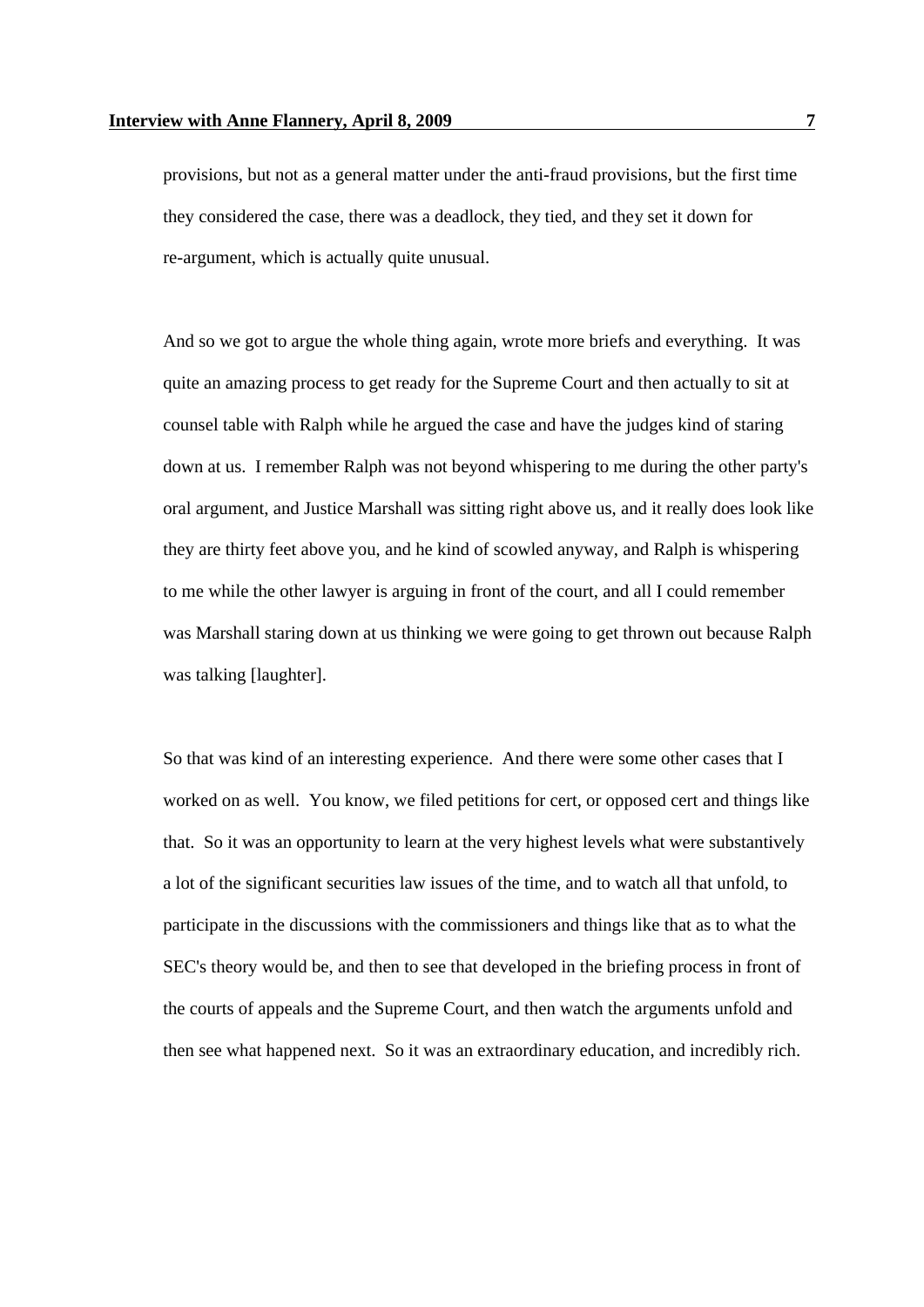In contrast to private practice in particular, one of the great things about working on appellate matters is you have almost a luxurious amount of time to develop the cases and everything else. I mean, we would work on a case for three months and sort of bury ourselves in the library and figure out how we were going to argue it, and then with people like Paul, polish things until they were jewels. And learning how to do that and do it effectively is something that has always stayed with me and, as I said, was one of the most satisfying jobs I had at the commission.

- **KD:** What did you learn from Ralph Ferrara, besides not to talk during Supreme Court?
- **AF:** I would say the most extraordinary thing I learned from Ralph was he has an amazing intellect and enthusiasm, as I said. Ralph was prepared to go where no one else would follow, intellectually and otherwise. And, actually, it led to my leaving the general counsel's office to go to New York. Somewhere along the line, Ralph had learned that the New York office of the SEC was conducting an insider trading investigation where they had every reason to believe these options trades had been made on the basis of inside information because they were so extraordinary. But because they emanated from Switzerland, they couldn't determine what the linkage was. And so Ralph persuaded the commission to bring an action against John Doe, and to seek emergency relief in the form of a TRO to freeze the assets.

**KD:** What's a TRO?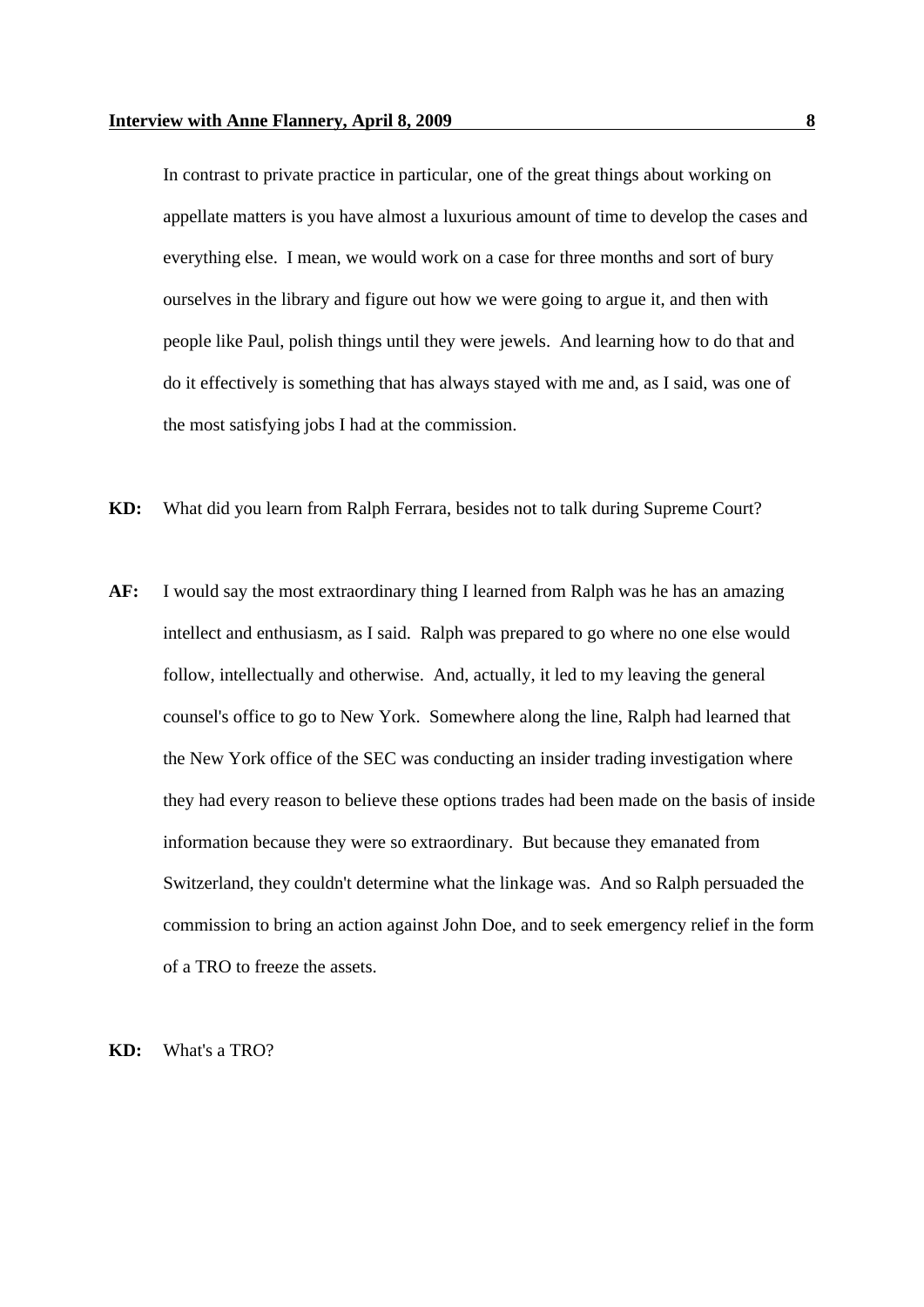- **AF:** A temporary restraining order to freeze the assets until such time as, through the discovery process, the SEC could learn who was behind the trades, and whether that person had misappropriated the information from someone, or was themselves an insider. And so the commission agreed, and **Andy Sigmund** and I, who were then working the general counsel's office, went up to the New York office to assist them in preparing the work. They had, obviously, been doing the investigation and drafted a complaint, and so we went in after a few more days and were before Judge Pollack in the Southern District, infamous judge. And he issued a freeze order that froze all of the assets of the Swiss bank in the United States at the time because they argued that they couldn't differentiate among whatever assets they had to pinpoint the, I think, \$2 or 3 million that related to the trades. They also questioned his authority to freeze any assets of a Swiss bank in the United States.
- **KD:** Who questioned his authority?
- **AF:** The bank's lawyers.
- **KD:** Was this Banca della Svizzera?
- **AF:** Svizzera Italiana, that's right. And Judge Pollack being Judge Pollack, [laughter] disagreed with that proposition and told them that until they could figure out which \$2 or 3 million connected to the trades, he would freeze all of the money that they had in the United States. And so at that time, I forget whether it was 100 million or \$300 million,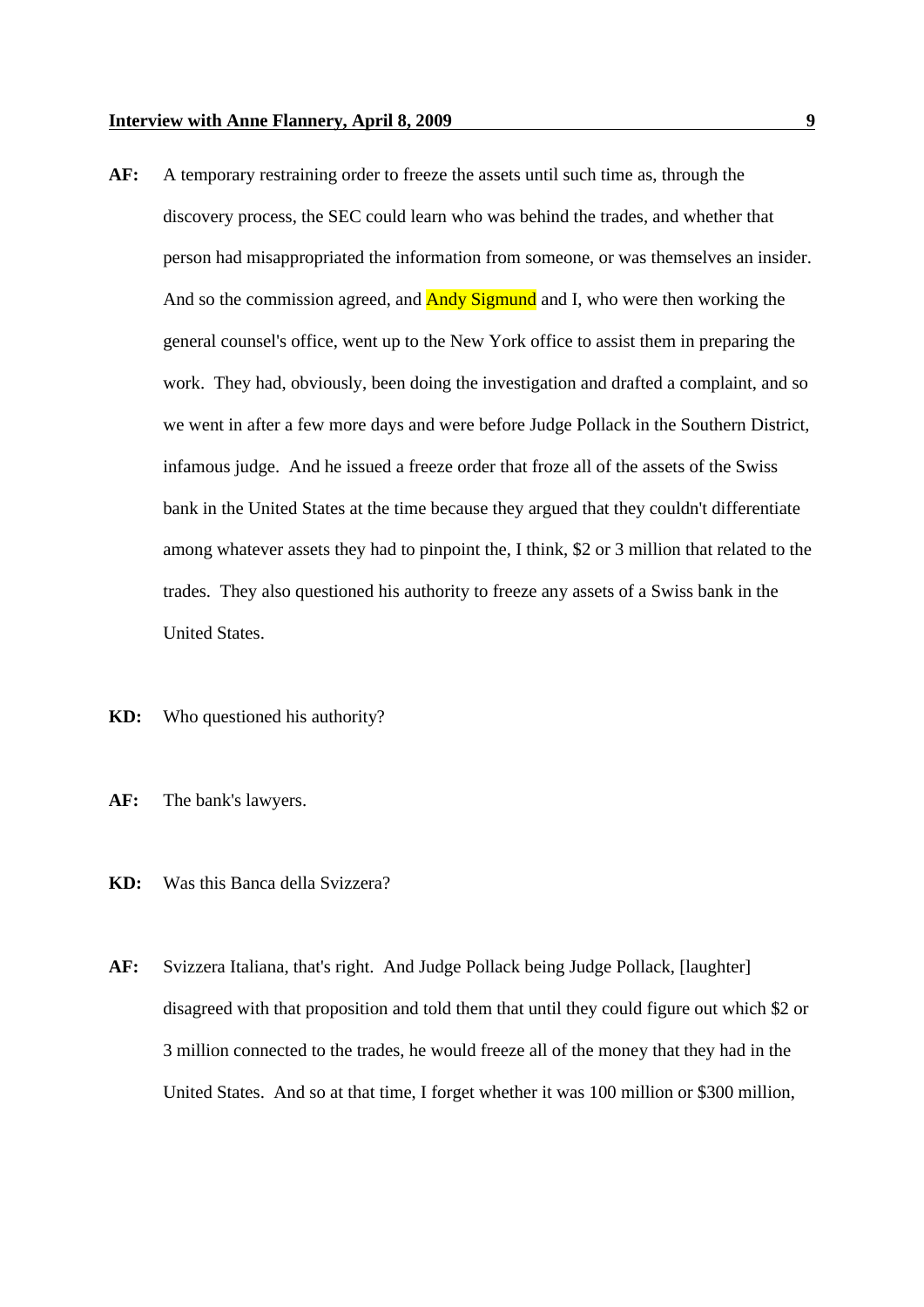and it was an unprecedented move by a federal judge, and caught the attention of the Swiss authorities, ultimately contributed to the Swiss entering into a memorandum of understanding for the purpose of exchanging information in insider trading cases, which they had been reluctant to do because, you know, traditionally, the Swiss did only cooperate with investigations involving very specific criminal acts, and they didn't embrace insider trading as one of those.

So the case really was extraordinary, and ultimately, the staff discovered that—there were all kinds of wrinkles in the case. The staff wound up taking discovery in Italy and in Switzerland and in other places. Ultimately amended the complaint to identify someone named Giuseppe Tome, who is a banker in Lugano, Switzerland, who had befriended the wife of Edgar Bronfman, who was then involved in, I think as a potential acquirer or divestiture, I can't remember the issuer for the options that were acquired. But in any event, the case was ultimately tried in front of Judge Pollack many years later. He issued a judgment in favor of the commission. And Tome, who was also indicted by the U.S. Attorney's Office in the Southern District, chose not to come to the United States as he was entitled to do. So it may still be the case that there's a pending indictment against him.

**KD:** Who were you working with in the New York office?

**AF:** In the New York office, Bob Blackburn, who I think is still at the SEC in New York, was the lead lawyer at the time involved in the case, and Don Malawski was the regional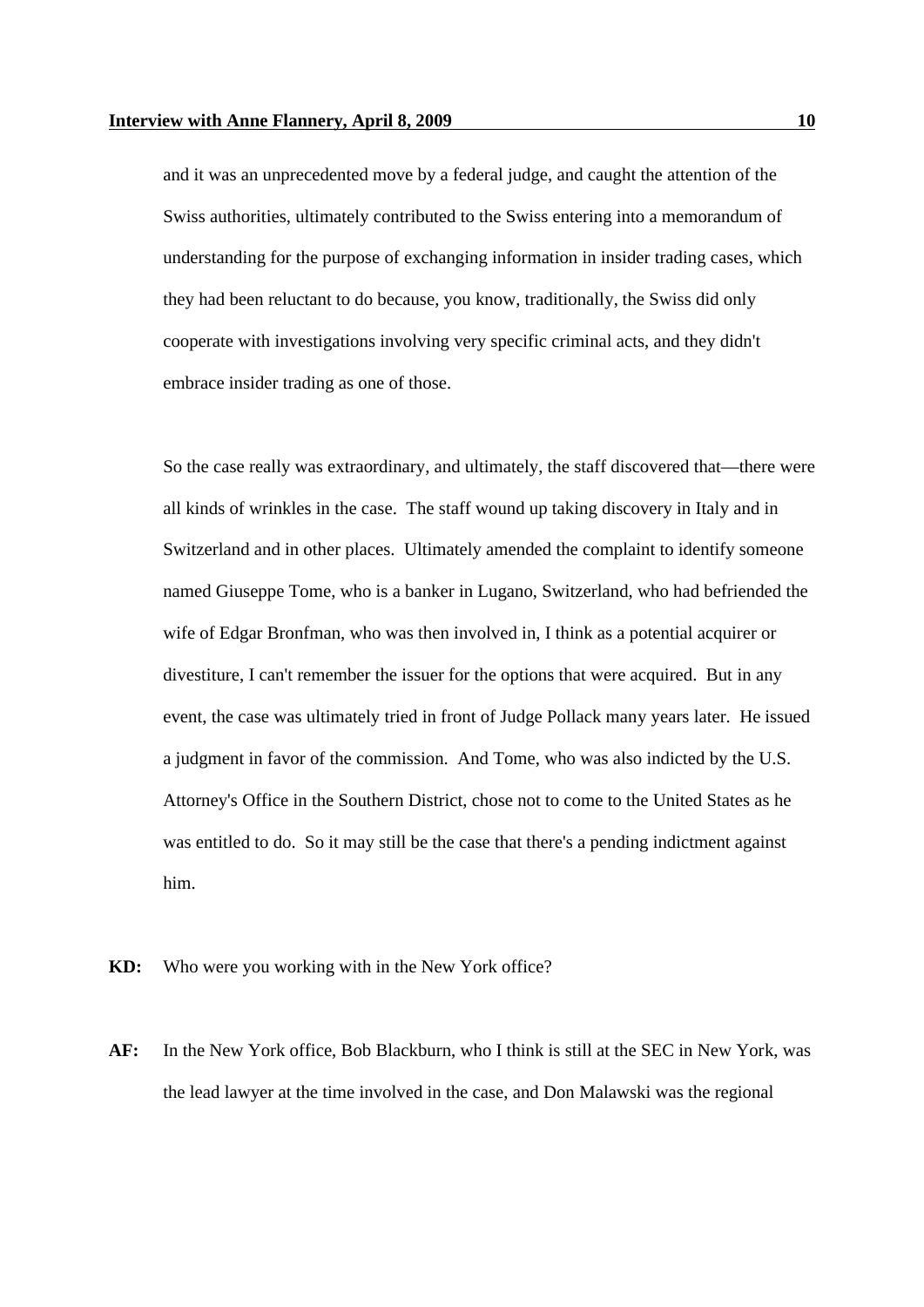administrator, who subsequently became a very good friend of mine, and a client of mine much later in our careers. But Don argued for the restraining order and the asset freeze in front of Judge Pollack and obtained it.

- **KD:** Was your task to come up with grounds for doing that?
- **AF:** Yes. It was my task along with Andy Sigmund, who came up to New York with me. We really were the people who were supposed to write the briefs and figure out the legal basis for the courts moving against someone and freezing assets of third parties without knowing what the causal link was, and there were cases in other areas from which we drew. And subsequent to that, it actually became—I don't want to say a standard practice because it's still uncommon, but it is not atypical for the SEC, even today, to bring an action against John Doe and cause financial institutions that may hold assets that are the fruits of what someone believes to be insider trading. It can be used in other cases as well so that the ill-gotten gains of what might be a violation of the law aren't dissipated before the SEC's able to discover whether there's a link.
- **KD:** So this was precedent setting in some ways.
- **AF:** It was pretty precedent setting at the time.
- **KD:** Did you think you were reaching at all when you were doing this?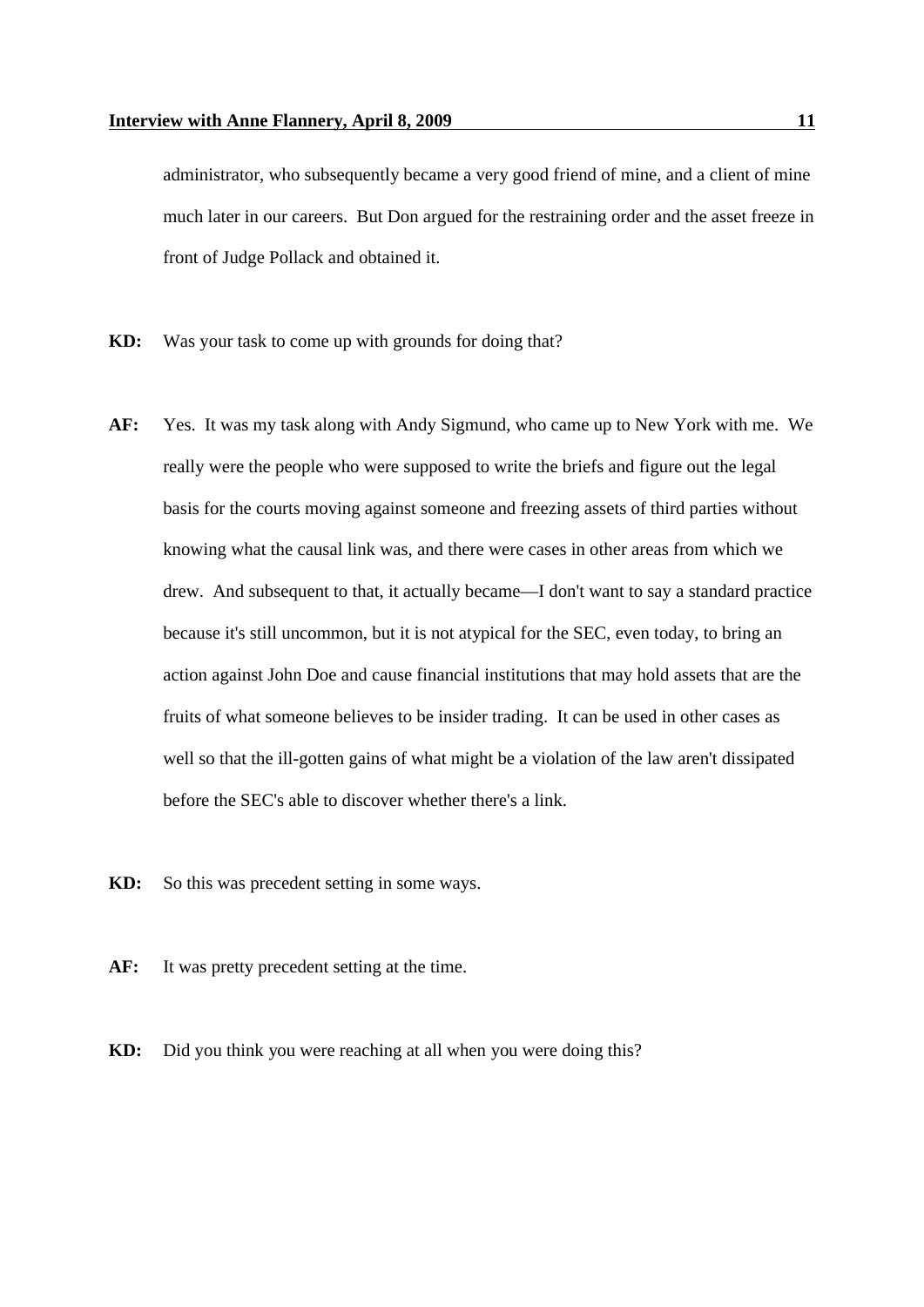**AF:** I think we viewed it as a major victory when the judge entered the order, and I don't think we expected him to go as far as he did. It really became a critical tool, because at that point in time it was long before the insider trading laws were passed that allowed the SEC to seek anything other than disgorgement—before the penalty provisions and before the whistleblower provisions and all those things. There was very little in the SEC's arsenal.

So getting a District Court to, essentially, employ its equitable powers and the full force of its equitable powers was an amazing shift in the leverage that the commission had, given the limitations at that point in time in terms of international discovery and everything else, and it clearly shifted in favor of the U.S. in terms of the willingness of the Swiss authorities, which is where a lot of people would go if they wanted to mask their trading. And there were a couple of other cases that followed that I got involved in.

A year or so later there was one involving St. Joe Minerals that the commission brought. Actually, my partner, Bob Romano, was the lead lawyer for the SEC in that case, which is how I came to know Bob. And he was at the SEC in the trial division at the time, and I was, by then, in New York. And then in a series of cases after that, the Commission established pretty firmly its ability to do that and to seek all kinds of extraordinary remedies.

My recollection is we relied very heavily on the courts prior use of its equitable powers in cases like the Vesco case where they, essentially, stripped the company of its prior board of directors and put in a new board of directors. It was called International Controls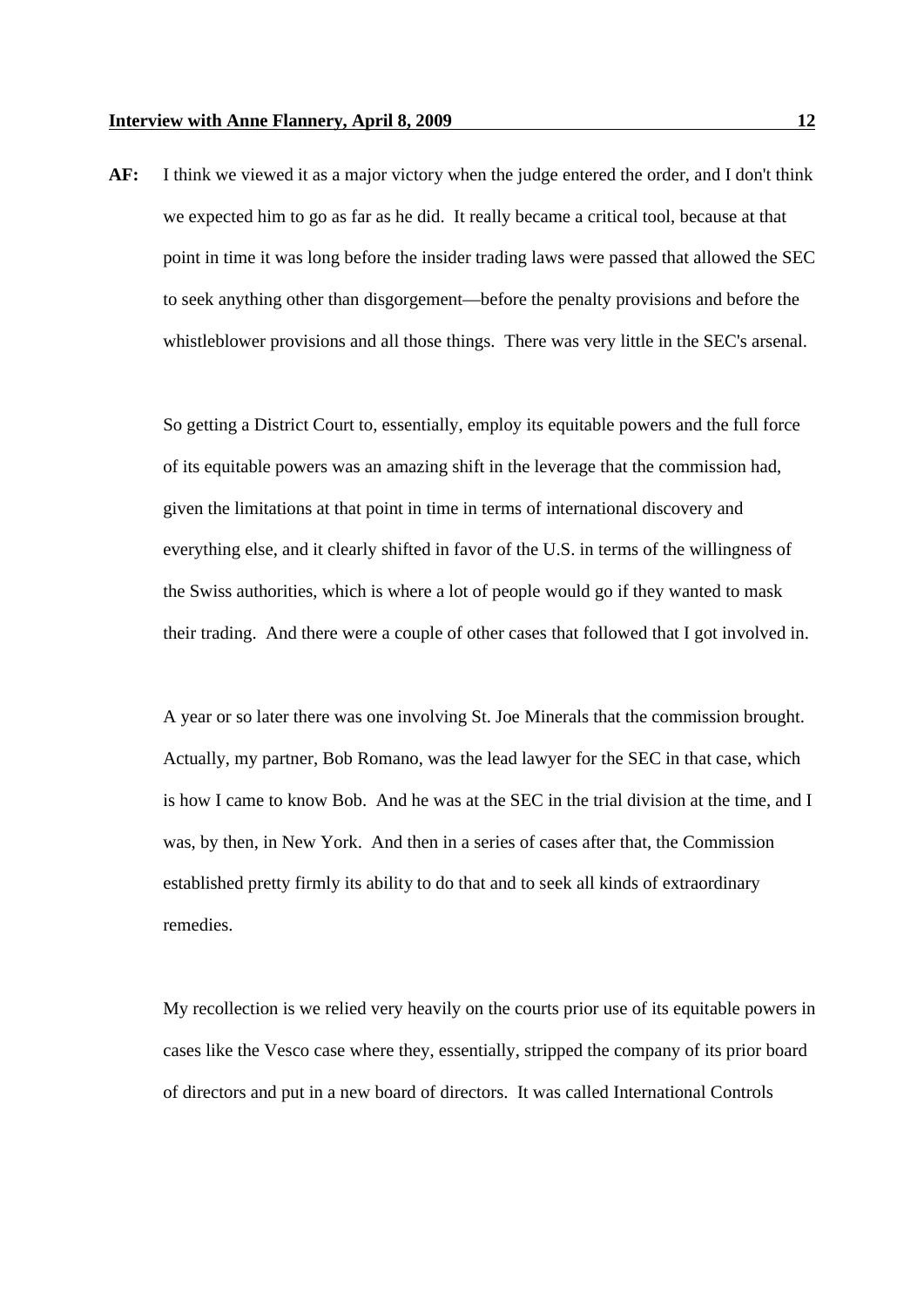Corp., I think. But there were certainly cases in the securities area where the courts recognized that in order to fulfill the public interest aspects of the securities laws where the SEC really stood for—let's call it—the Attorney General in favor of defrauded investors, that the court's equitable remedy could be sought, provided you met certain standards of proof.

- **KD:** Now was this a strategy that was developed up front, and the commission was behind, or is this just something that happened?
- **AF:** I think it may have been a little bit more reactive than that. I don't know that, prior to this situation coming up, anybody sat down and deliberately thought, "Let's figure out how to expand the court's willingness to add to our power," or, "What do we do in these circumstances?" I think, to a certain extent, the outer reaches of how to apply this tool, once the courts were willing to get it, evolved over time. In contrast to, let's say, the development of the misappropriation theory, which I think was a deliberate process where, after the Chiarella case was decided by the Supreme Court the commission set out to try and figure out what the alternatives were.

And, in fact, by that point in time, I was in the New York office of the SEC and actually oversaw the Materia case, Anthony Materia, which sort of became the seminal case that confirmed the validity of the misappropriation theory.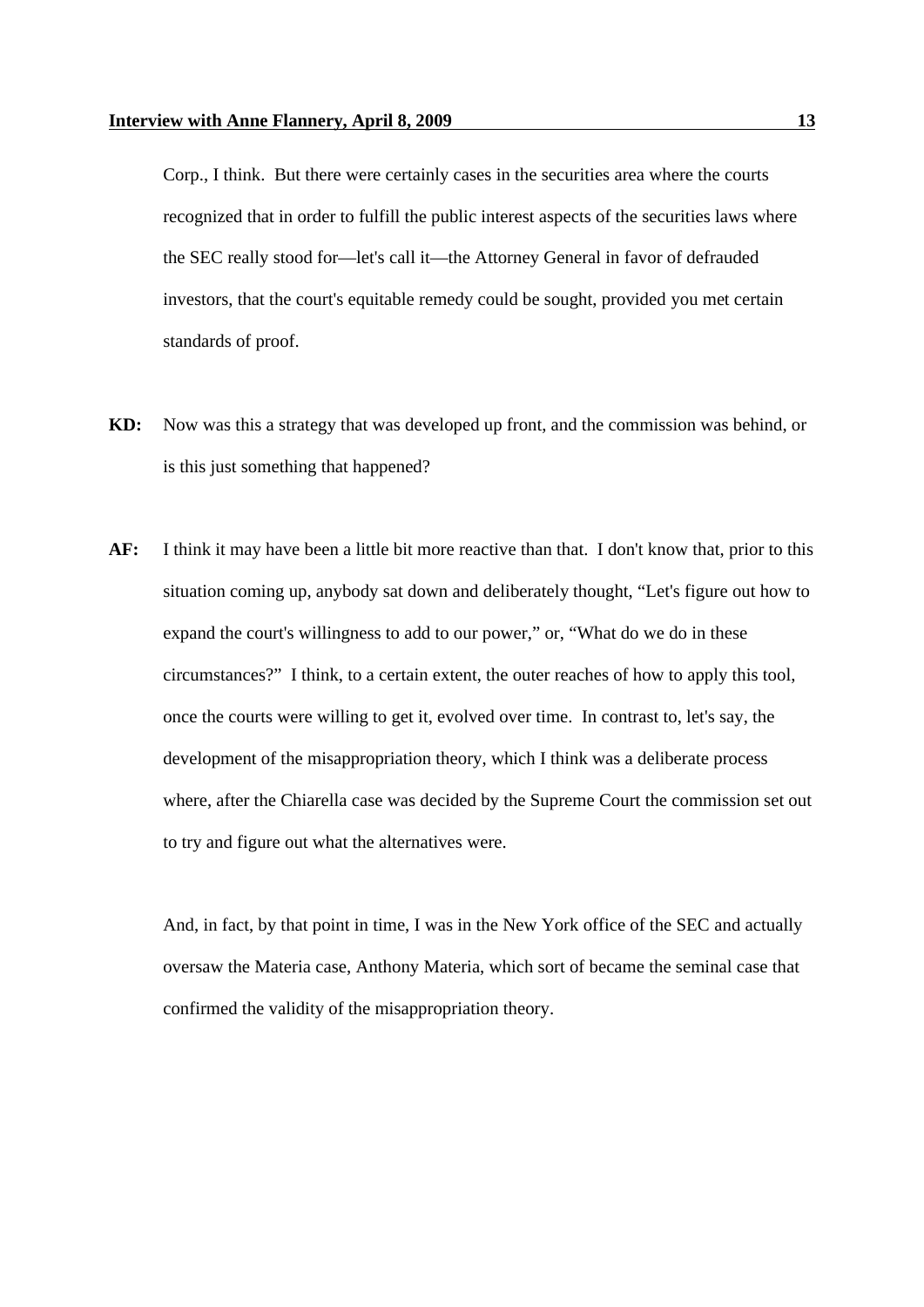**KD:** I want to get to that. You appeared to spend a lot of time in insider trading over the next few years.

**AF:** Yes.

- **KD:** Did you make the jump to the New York regional office right after your involvement?
- **AF:** Pretty close. What happened was I am from New York and had always wanted to return, and got to know the people in New York, including Don Malawski. And so as the Tome case was progressing, Don recruited me to come to New York to be the chief trial counsel in New York, which at the time would've been to sort of oversee their litigation. The New York office and the regional offices generally have always had a relatively high litigation docket, and have always worked very closely with the U.S. Attorney's Office in the Southern District, so there were always a lot of cases going to trial. It was just a part of the tradition in this office. And so since I had a lot of appellate and district court litigation as a result of the time I had been in the general counsel's office, he encouraged me to come to New York and take that position, which I did.

Probably after I was in the office for about a month, the home office—John Fedders was then the director—was getting ready to file the St. Joe Minerals case, and they borrowed me to help them draft the papers. And then we did it again because by that time, the Swiss had had an adverse reaction to Judge Pollack's assessment of international law and his authority. So there were some issues that the Commission had to tread a little bit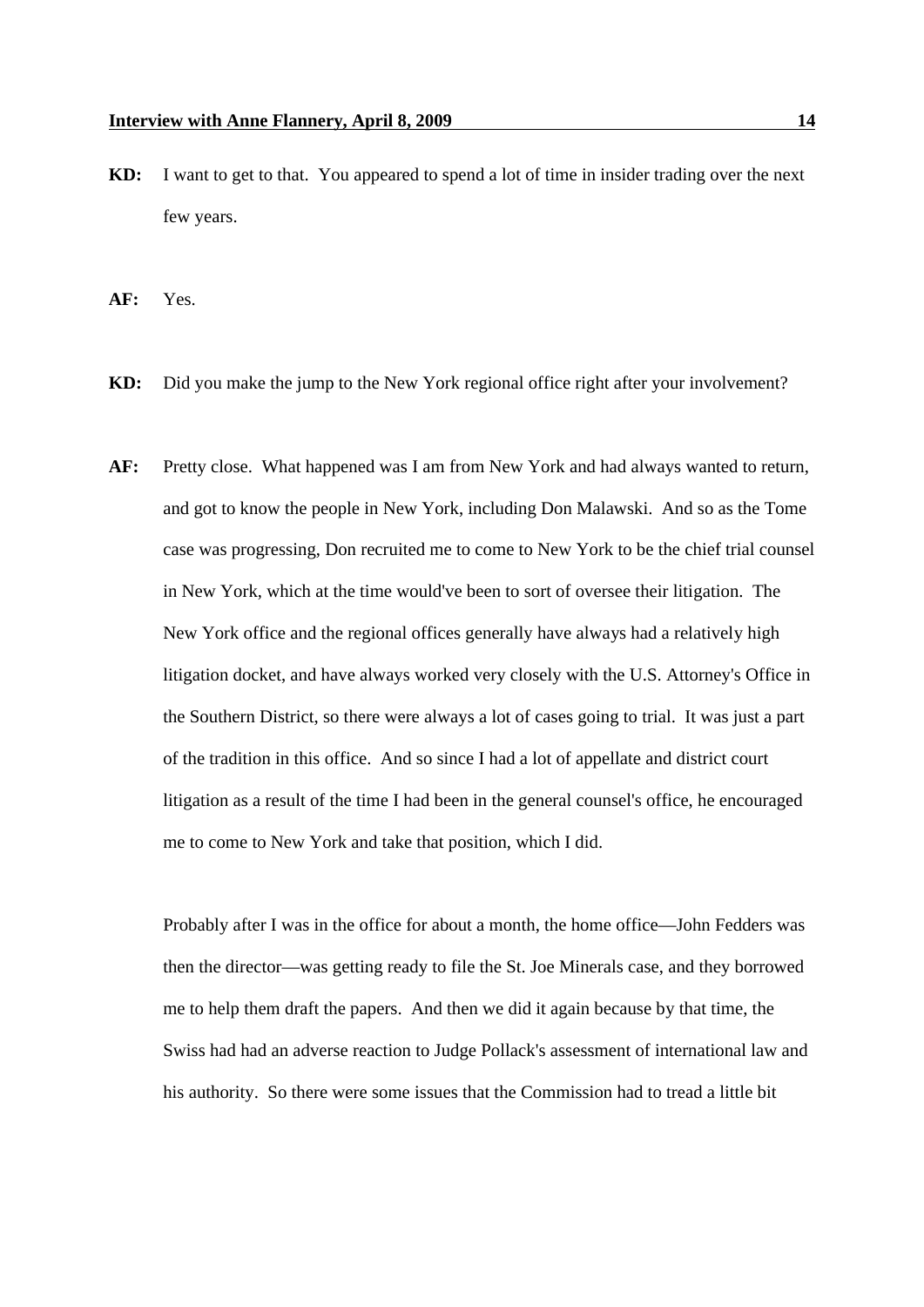more carefully in in pursuing St. Joe Minerals. Actually, in that case, they wound up employing to a much greater degree the letters rogatory process and, you know, the more difficult but well-respected use of various international agreements.

The other person who worked with Bob Romano on that case—I really wasn't involved much after the original filing—a young staff lawyer by the name of Michael Mann worked on that case. Michael, ultimately, became the director of the Commission's first office of international assistance. And it was really through that case and learning about both the tools that were available under international discovery rules because of the treaties and things like that and the Hague Convention, as well as understanding what the limitations were, the Commission embarked on a series of memorandums of understanding around the world, which has led ultimately to the kind of international assistance that you see now, which is practically triggered by picking up the phone, whereas in the past, there was this very time-consuming process.

- **KD:** So you could say the first lever was you getting to the Swiss bank through Judge Pollack.
- **AF:** Right. And then I think the second prong of that—and this was probably more deliberate than reactive—was "Okay, let's do it regular way now and let's exploit whatever tools are available." And to the extent there aren't any, we have the leverage of going back to a Judge Pollack and getting him to fill out the holes that we see in this treaty process. And that gave the commission, I think in conjunction with the State Department, the leverage they needed to negotiate memoranda of understanding that were obviously much easier to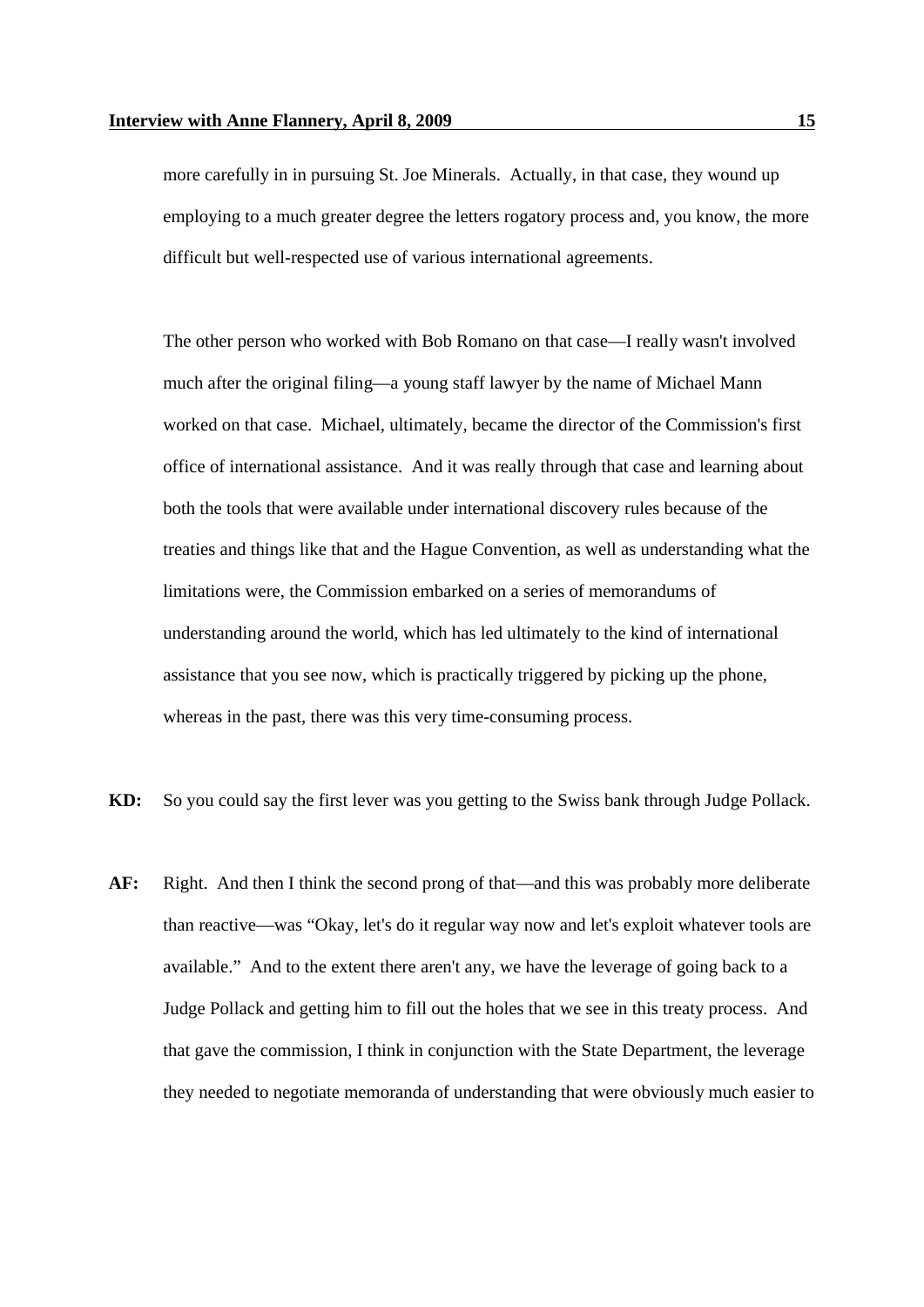use and more in line with the niceties of diplomatic relations than running into a district court judge every time we needed some intelligence that we couldn't otherwise get.

- **KD:** Fedders actually went abroad, and I think Michael Mann went with him.
- **AF:** Yes.
- **KD:** You didn't get to do that.
- **AF:** No. That's Michael Mann's story, not mine.
- **KD:** I want to get a sense of the New York regional office in the early 80s in this period in which you came in. Don Malawski's running the office. I guess there's a couple hundred people or something like that. Is that about right?
- **AF:** Yes.
- **KD:** And I'm assuming that the majority of your trial work didn't really involve insider trading. Is that the case?
- **AF:** It was really a whole panoply of things, although insider trading remained a critical part of it because one of the last cases I worked on involved what came to be known as the Yuppie Five when Ike Sorkin was the regional administrator. But, you know, the Materia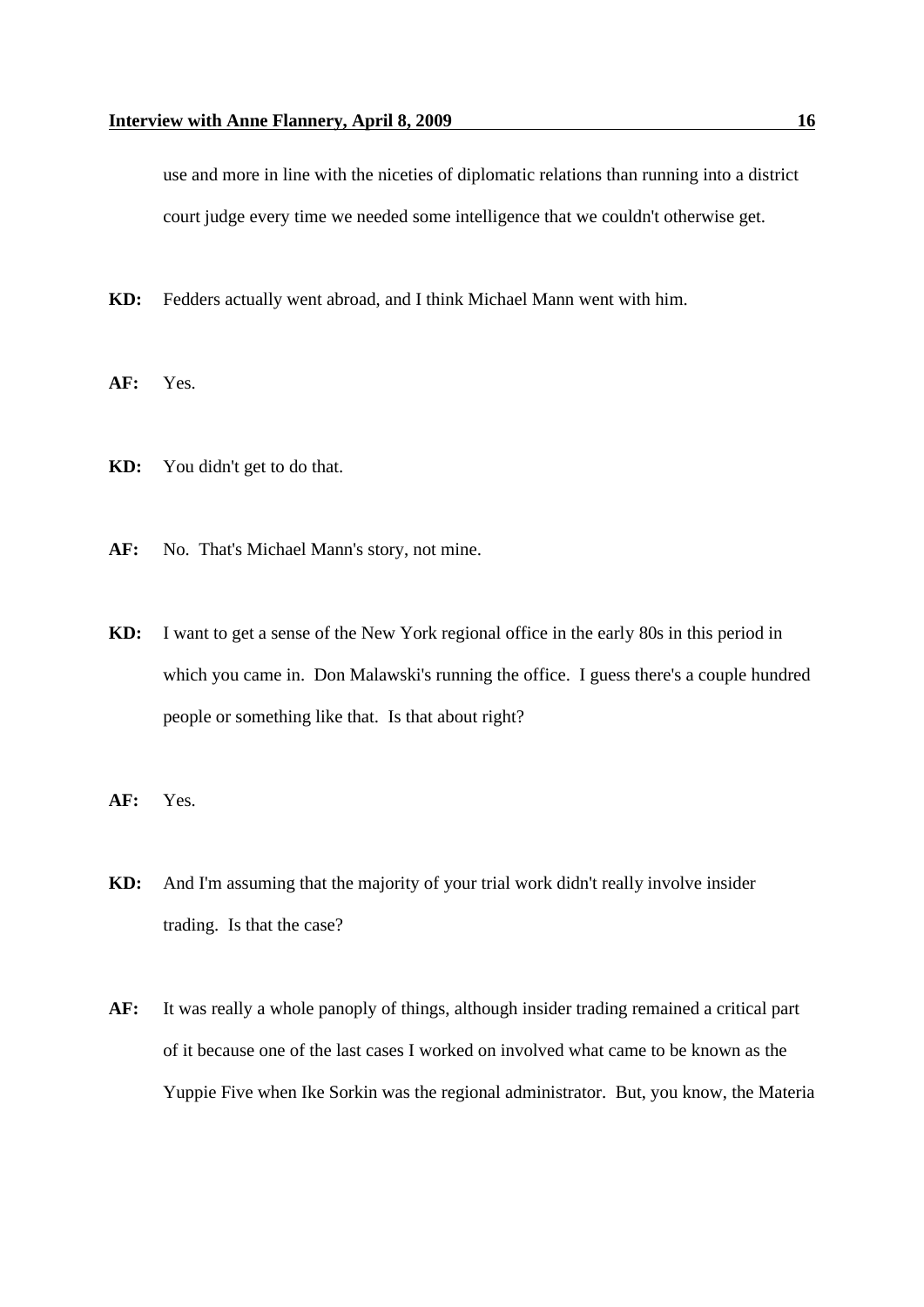case was probably one of the most significant insider trading cases that we worked on. Before that, the office had brought a case that I wasn't really involved in involving two brothers who are lawyers. Their last name is Rubenstein. And that was another step in the direction of, you know, these people were not traditional insiders in the sense of being officers and directors of the company, or they were people who may have come to know the material non-public information because they were aligned with the acquirer, as opposed to the company. And so it was really—in the Materia case, obviously, he was a printer. It was the same facts as Chiarella.

- **KD:** Were you involved in Chiarella?
- **AF:** I was not. I was a the commission at the time, but I was not involved in that. So when the office in New York began to develop the Materia case, and virtually the same facts. Printer working on deals using a discount broker to place trades. We spent a lot of time collaborating with the general counsel's office to make sure that when we plead the case—and the trial strategy of the case—that we were going to be able to establish the record that we thought we needed to validate the theory that the court suggested in the Chiarella case was something that might stand scrutiny.

The problem with Chiarella was it wasn't plead all the way up and the jury didn't receive instruction on it. So there were intimations in the decision that that would work as an alternative theory, but it didn't work in the Chiarella case because of the way it went up.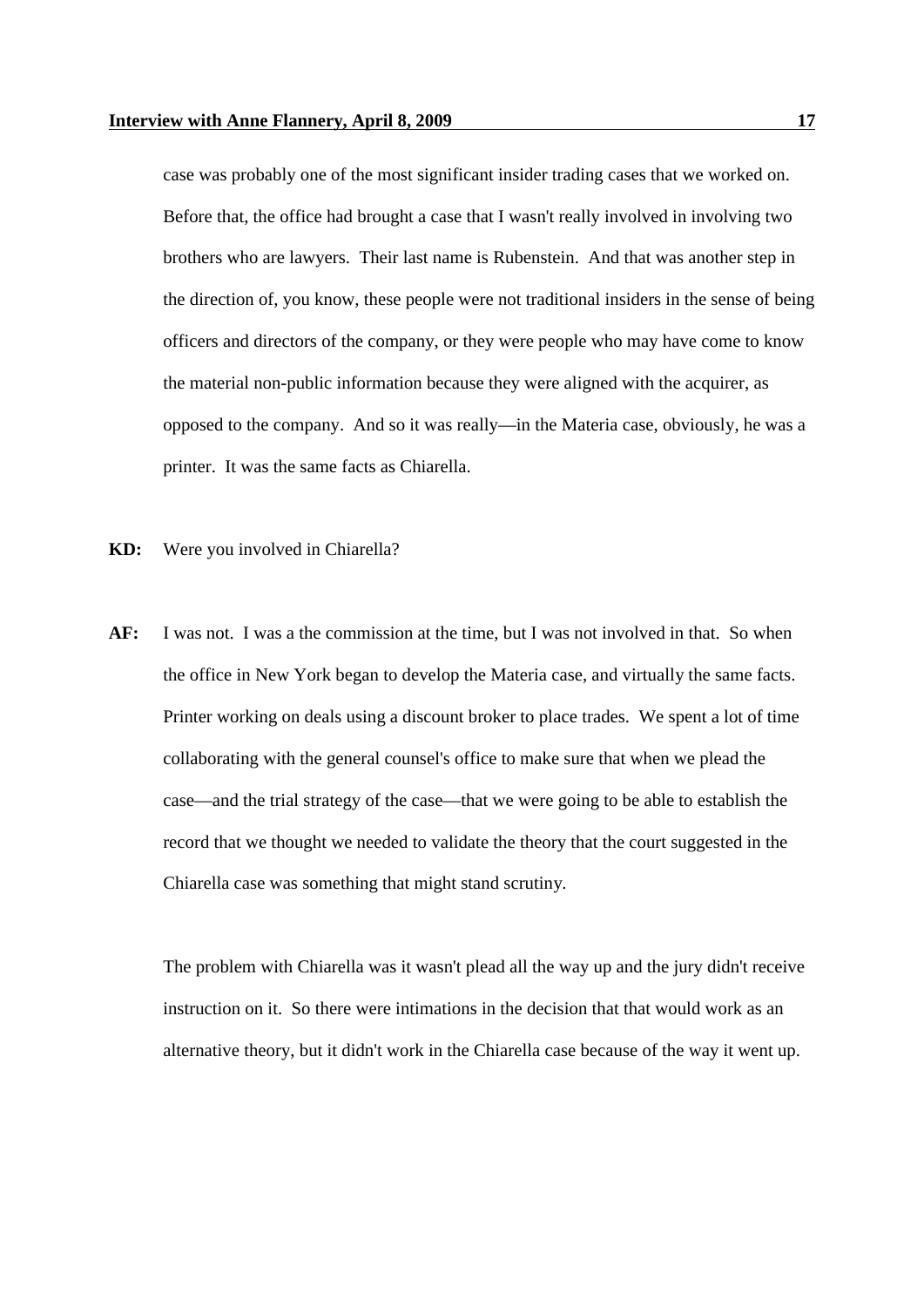**KD:** Going into Chiarella, the SEC's still got the fiduciary duty argument. Is that right?

**AF:** I think that's right, and it's a long time since I read the case, but I think the problem that remained unsolved after Chiarella was making sure that you could tie what I would call the theft of information by someone who had a duty—that you could really expand the concept of to whom the duty was owed. And if you owed a duty to party A; i.e. the printing company, who in turn owed a duty of care to its client, which I think was the acquirer, that somehow a breach of that duty could be tied to the purchaser sale of the security in the acquiring company, to whom you owed no duty. I mean, that was the disconnect that, I think, had existed prior to that.

So if you had a breach on the one hand, even if it wasn't to the target company in whose securities you were investing, but you then went out in breach of the duty to party A, bought or sold securities in party B, it was the juxtaposition of those two things that would support the proposition that you had committed a fraud in connection with the purchas or sale of a security. And, ultimately, that got tested and, I think, sustained in the O'Hagan case in the Supreme Court several years later. In Materia, the Second Circuit affirmed what turned out to be judgment in favor of the commission in the Materia case. And then I think cert was denied in the Materia case. It was a number of years later, until O'Hagan when the Supreme Court actually had squarely in front of it the misappropriation theory. And, obviously, there were a bunch of other cases between Materia and O'Hagan.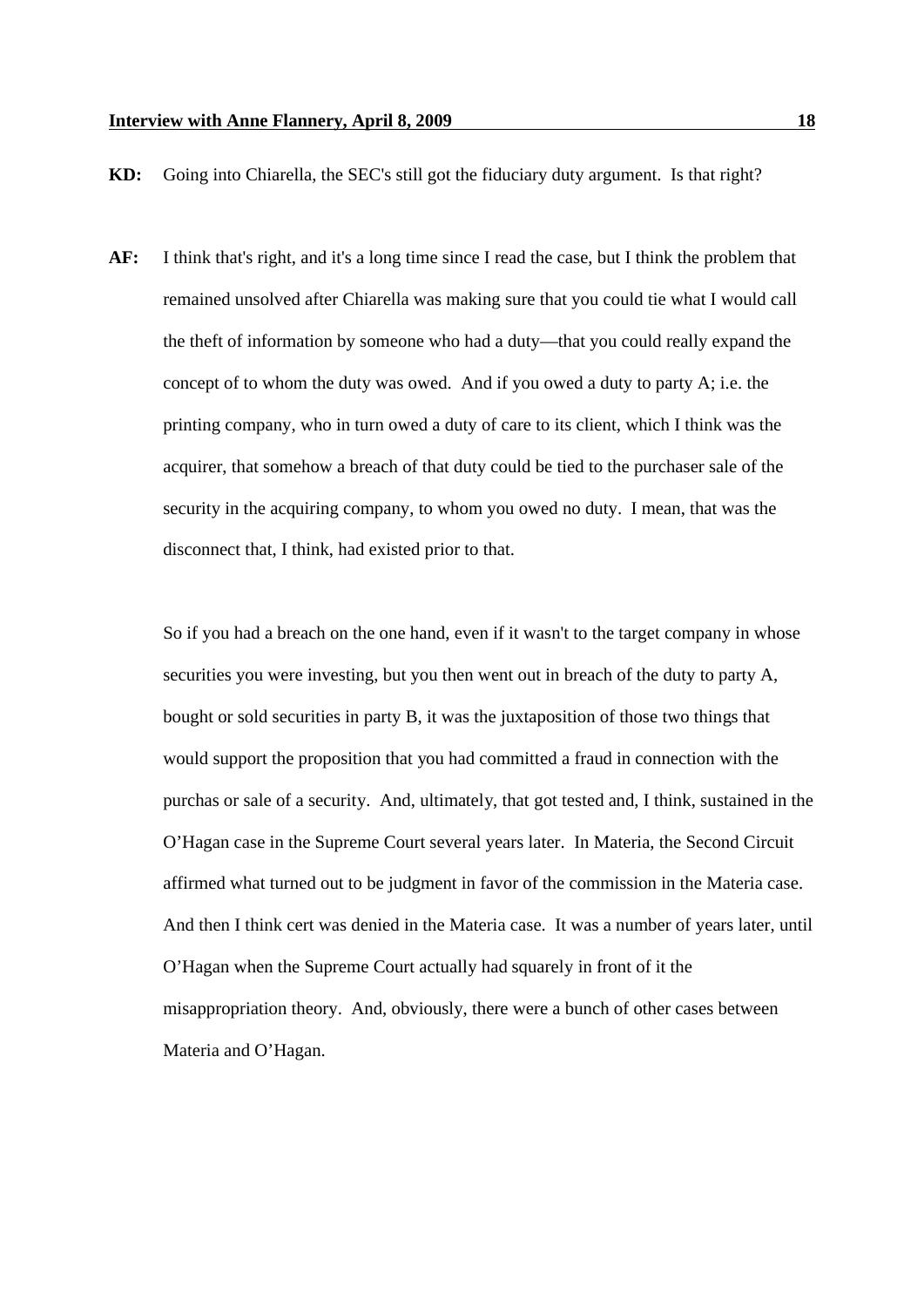**KD:** So if we look at Materia, can we see misappropriation in there?

**AF:** Oh, yes. Absolutely. That was the driver of the case. A young lawyer on the staff named Mark Jakowski tried the case for the Commission. And we tried Materia not only for his own trades, but for trades his ex-wife placed on the theory that he owed her money as part of their separation agreement, and the way he kind of tried to meet that obligation was to give her tips, and we said that was an extension of the breach. She was a tipee. And rather than sue her, we sued him as the tipper for her. So there was a friend of his who placed some trades as well, and so we charged him as a tipper of the friend. Judge Bryant was the judge in the case. Midway through the trial, we were still trying to figure out how to prove certain things.

Materia and his friend both placed their orders with discount brokers. And discount brokers in those days—and still today—tape their calls. This is long before email. And we had actually hired an expert to try and clean up the tapes, having the tapes which contained the orders by Materia's friend, so that we could try and establish from a time perspective that he could only have placed those trades after having spoken to Materia, and we had some telephone records and things like that.

Well, it turns out the forensic expert that we hired was able to clean up the tapes, and he called us up and he said, "I think I can hear Materia's voice on the tape." Materia had a very distinctive voice, very distinctive voice. Very strong New York accent. And he had spoken from time to time in the courtroom. And so because of the way in which we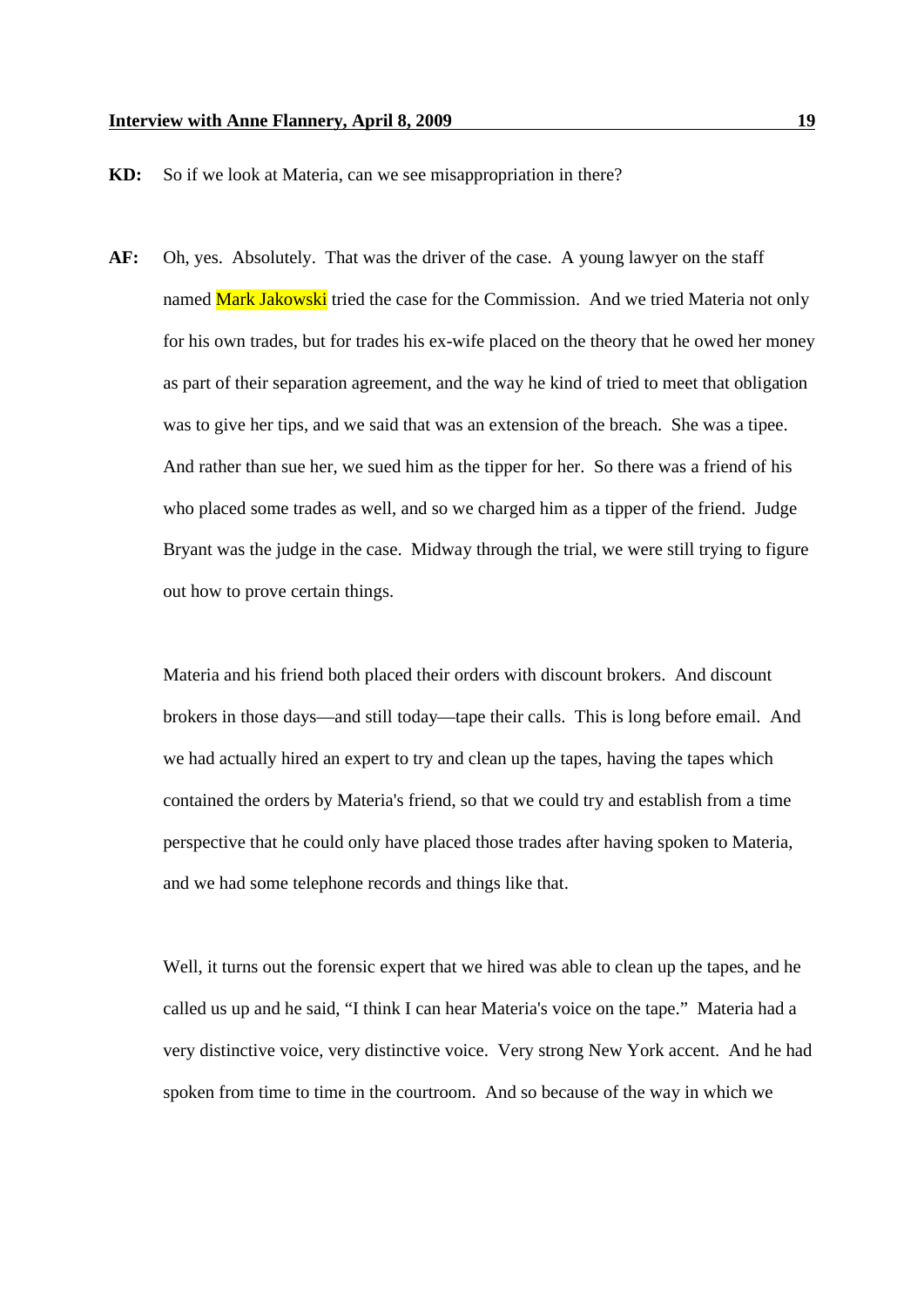learned about them, we didn't have to produce them in advance of the trial—we learned about them during the trial. So they were information we could use for impeachment purposes. And Materia took the stand, and Mark began to cross-examine him. He denied everything, in this incredibly distinctive New York accent, and was a kind of belligerent fellow. That was his kind of personality.

I was sitting at the table for the SEC, and behind me were the lawyers for Mr. Materia. And Mark began to ask more and more specific questions. You know, "Isn't it a fact that you told the other person," who was the tipee, you know, "to buy such-and-such on such-and-such a date?" And, "Didn't you tell him when the merger was going to take place?" And, "Didn't you say this? Didn't you say that?" And he denied it adamantly.

Suddenly, I think they came to realize that Mark was using very specific quotes. "Isn't it a fact that you said this to John? Isn't it a fact he asked you when the merger would take place?" And, "Isn't it a fact you said to him, it's going to happen on X date?" And behind me, I hear one lawyer whisper to the other, "expletive deleted, they have tapes." And, of course, we did, and we succeeded in getting the tapes in, and Mark confronted Materia with these tape recordings.

They used a pay phone in the street, and you can hear his friend place the orders over the phone, and whoever's taking the order, their question is how soon it has to be executed, and he turns to Materia and he says, "When is the deal going to be announced?" And you hear Materia, very, very distinctively say, "It's going to happen whenever." And Materia,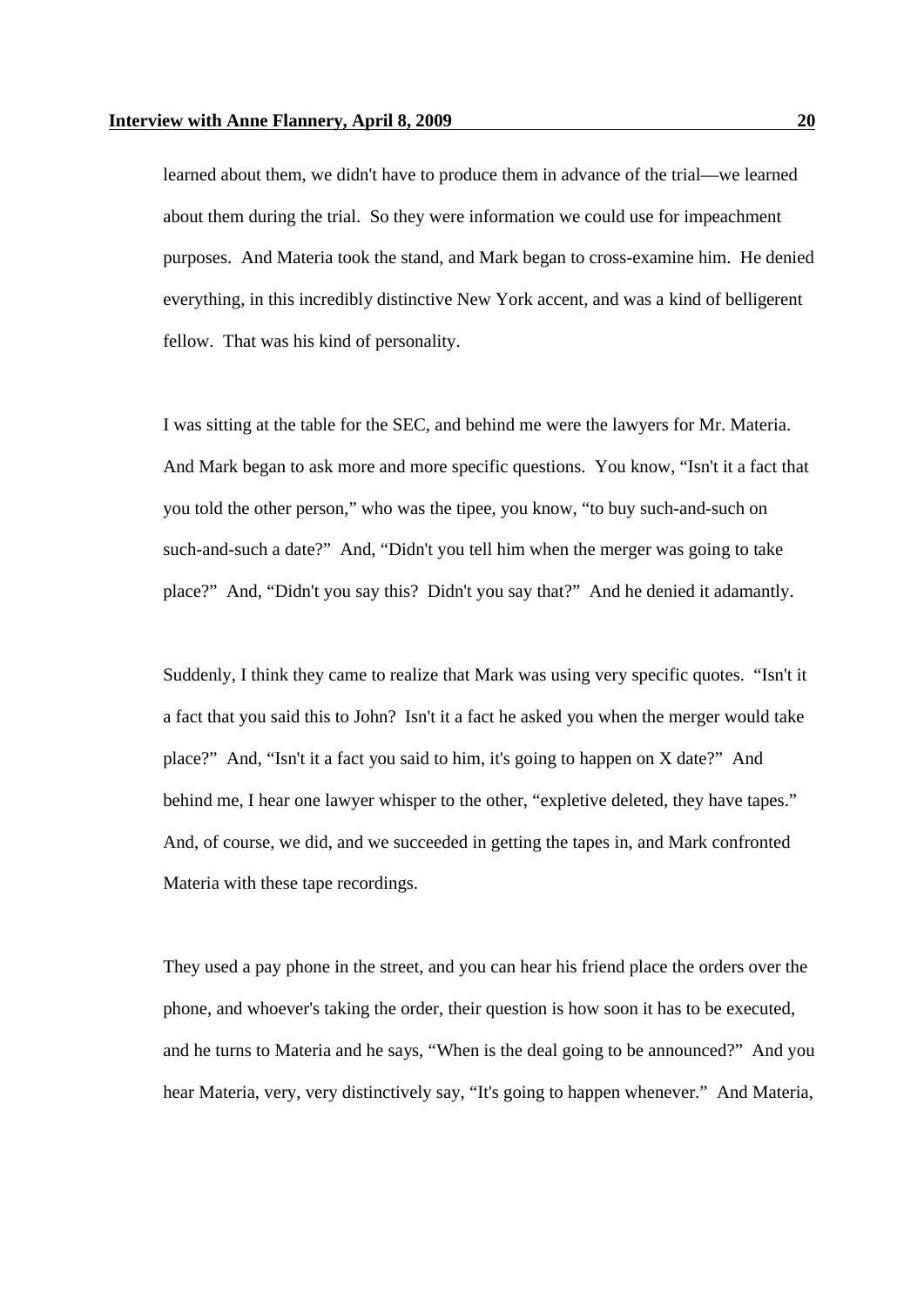when confronted with that, refused to acknowledge that it was his voice. And the judge, having heard him now for two days or so, direct examination and cross examination, took judicial notice that he, himself, the judge, had become familiar enough with his voice that he was able to recognize it on the tape.

And so apart from sort of establishing the legal principle, it was one of those great moments when you've just got the other side, and they were totally surprised. There was even an article in the *Wall Street Journal* at the time kind of warning people that now, in addition to everything else, the SEC was able to check tapes and things like that. And, obviously, the broker had retained them and made them available to us. Long before e-mails, the SEC became expert at thinking about other sources of information. So that was a lot of fun.

- **KD:** Why was it denied cert?
- **AF:** Well, who knows why the Court at that point in time—we prevailed at the trial level, the Second Circuit affirmed, and felt that there wasn't really any evidentiary basis on which there could be an appeal. It was a pretty slam-dunk case on the evidence. And the Second Circuit, I think, found that it was consistent with some other cases that were close enough. I mean, they hadn't ruled on the misappropriation theory before. I may be mistaken but I think the Second Circuit had been the court involved in the Chiarella case, although I could be wrong about that. So from the Second Circuit's perspective, you know, this was good.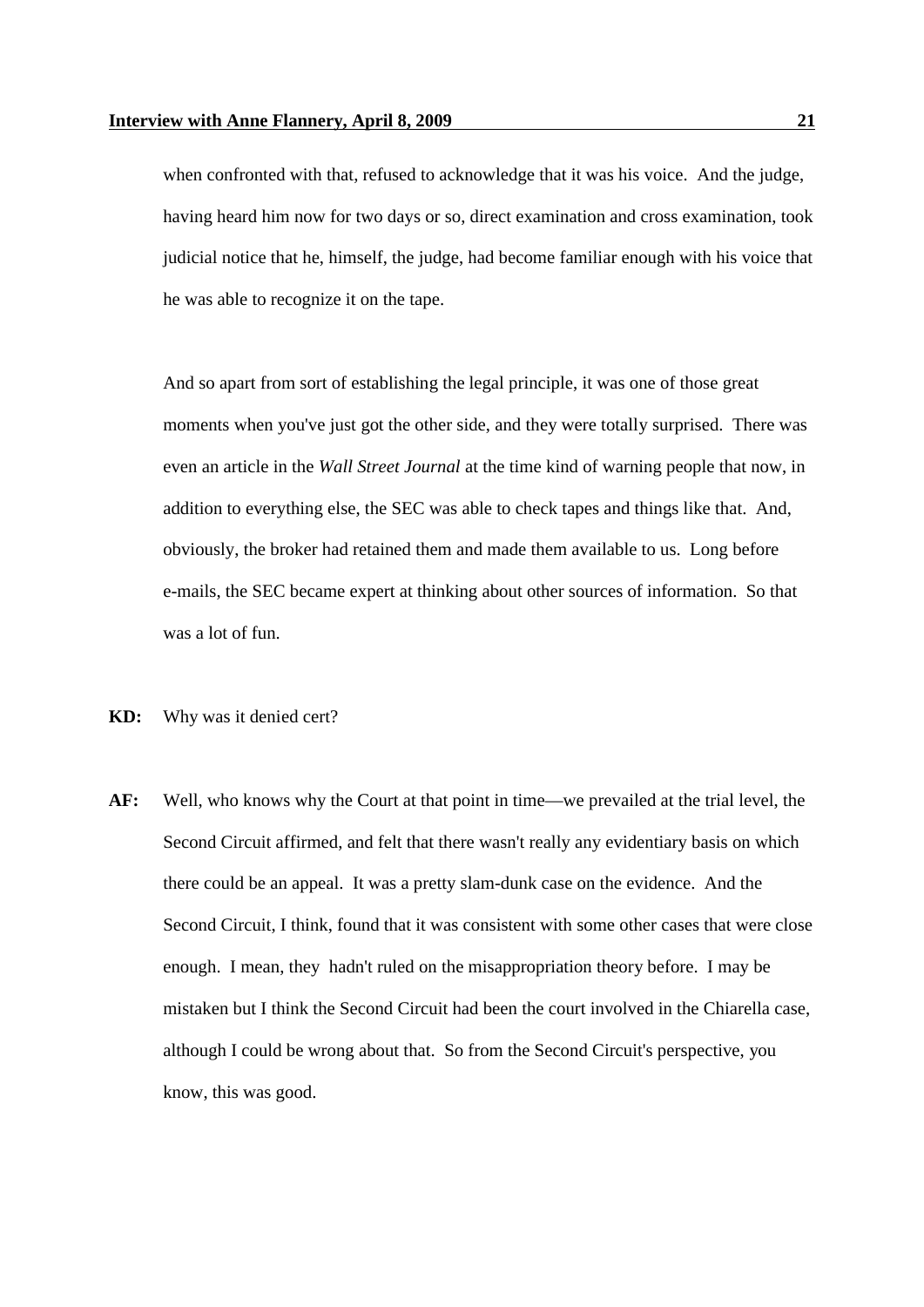And at the time, I don't know that any of the other circuit courts had yet had occasion to consider the misappropriation theory, so from the Supreme Court's perspective, there was no controversy, no conflict among the circuits. So in that atmosphere, a cert denied, for the most part, validates a theory. And until—I forget which circuits ultimately disagreed—but until the O'Hagan case went all the way up, it was exceptional for a court not to look to the Materia case, the Second Circuit's opinion in the Materia case. And the fact that the Court had denied cert, you know, it would take a courageous court of appeals to overturn that.

- **KD:** Were you involved in the Dirks case also?
- **AF:** I was not involved in the case named Dirks, but one of the first cases I tried when I got to the New York office was against Ray Dirks and some others. After the SEC lost the Dirks case, he became the head of an investment banking firm in New York called John Muir. Muir brought a lot of small companies public in the late 70s and early 80s and one of them was a company called the Cayman Reinsurance Company. It was actually in Oklahoma. The principals were in Oklahoma, but the insurance company, obviously, was formed in the Cayman Islands.

And we filed a complaint and alleged that the underwriters, John Muir and Ray Dirks individually, had not done adequate due diligence. And there were material misstatements in the offering documents with regard to some issues surrounding the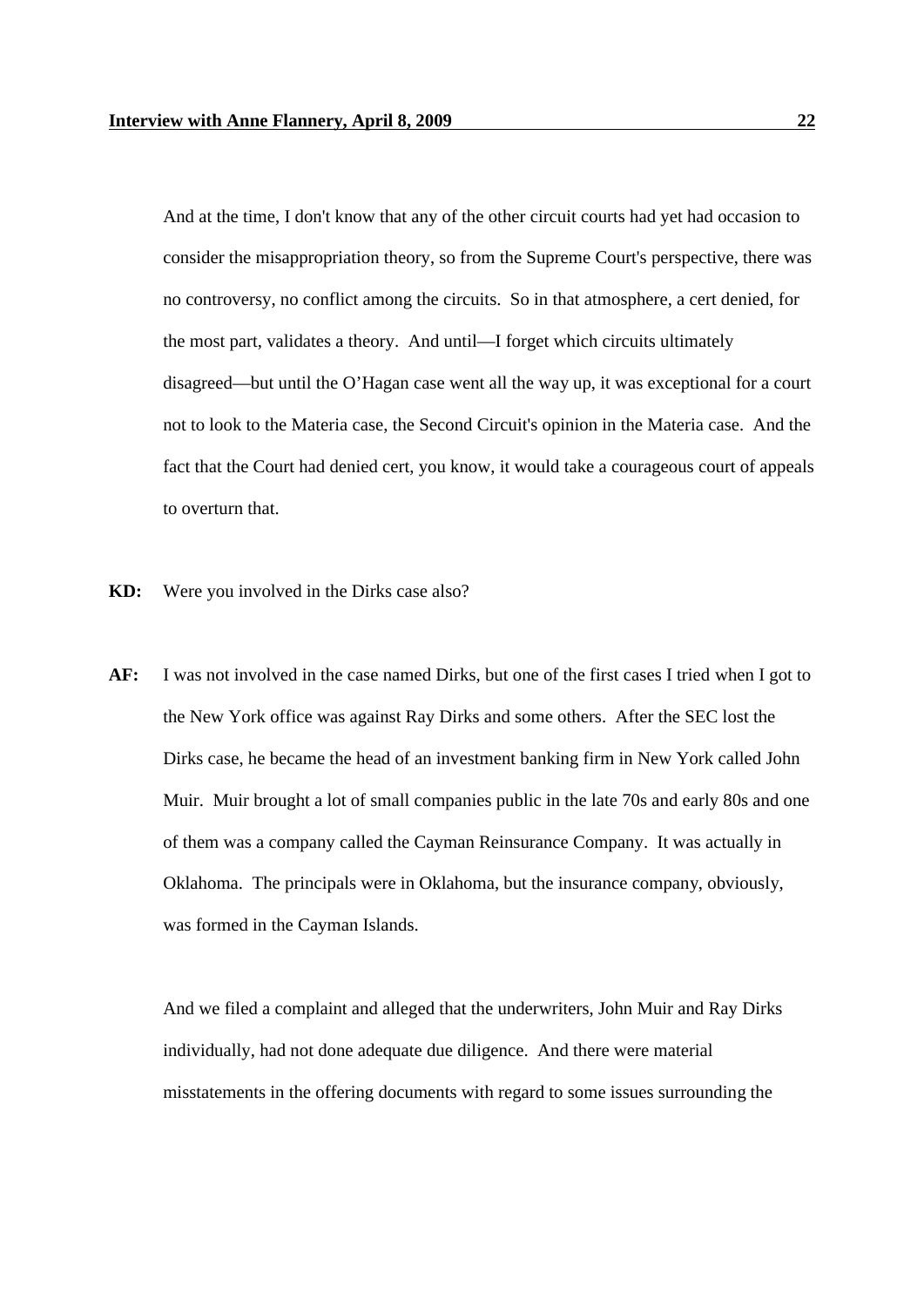company. I don't remember what they were, other than the allegation by the commission was that a quid pro quo for bringing these companies public was that they would take a certain amount of the proceeds of the offering that was raised by Muir and invest in other Muir underwritten offerings. And we tried that. We filed a complaint, and the case went to trial in front of Judge Connor, and I tried the case, as I said.

And at the end of the day, the judge ruled that he, in fact, had violated the anti-fraud provisions, but declined to issue an injunction and felt, for a whole variety of circumstances, that the Commission hadn't met its burden in terms of why the extraordinary remedy of an injunction was necessary and, in fact, seemed to be colored, in part, by the fact that the Commission had gone all the way to the Supreme Court in the prior case involving Dirks and had not prevailed, and questioned whether some of the staff's or the Commission's enthusiasm for a case against Mr. Dirks wasn't colored by that. So at the end of the day, the court decided not to enjoin him, but did find that he had violated the statute. We appealed that to the Second Circuit, and the Second Circuit affirmed the case and left it as it was. Violation, yes. Injunction, no.

And again, at that point in time, the commission was not able to seek money, fines or penalties, and disgorgement was very difficult to sort out in connection with that case. So cases like that, I think, and other circumstances, ultimately led theCommission and the Congress to add to the arsenal, if you will, of penalties that could be obtained.

**KD:** And the '84 Act, I guess.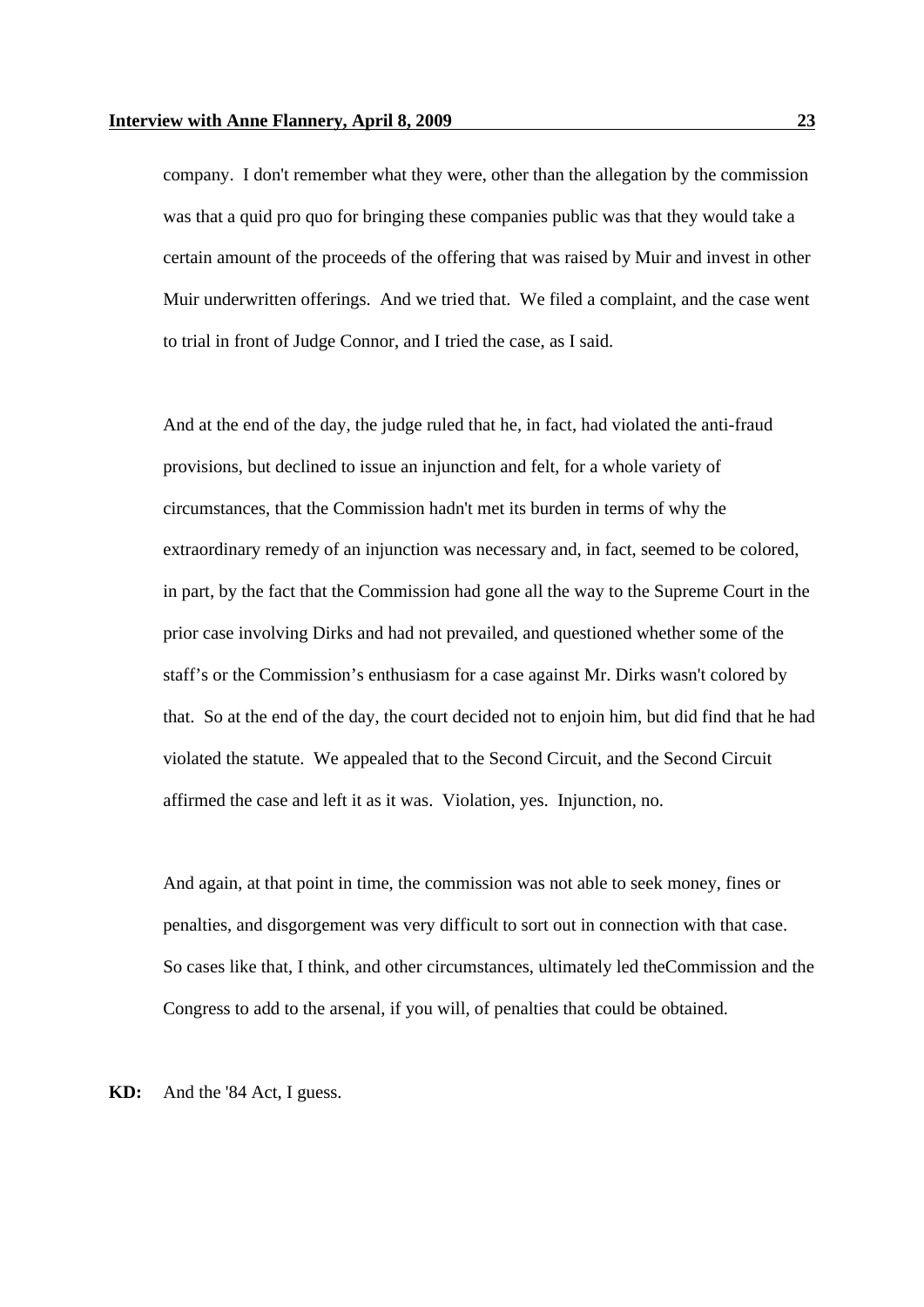**AF:** Yes.

- **KD:** Another case that came across my radar scope was First Jersey Securities. Were you involved in that one?
- **AF:** I was. That was an interesting saga. I got involved many years before I got to the New York office. The New York office initiated an administrative proceeding against First Jersey and Mr. Brennan individually for problems in connection with various offerings that they did. And as I understood it, the case had bogged down, had been suspended in connection with settlement negotiations. The settlement negotiations failed, and the case was never reinstituted. And when I got there, was right around the time that the Commission and the staff decided to reinstitute the then-pending but somewhat dormant proceeding.

And at the same time we were getting ready, there was a new investigation of a particular offering they had done that involved a relatively narrow violation. I'm not even sure it's on the books anymore, Rule 10b-6, in connection with a certain kind of offering. And whether or not First Jersey and its representatives received what was known as special compensation in connection with this offering, the implication being if you're recommending that people buy A versus B, and in conjunction with A, you get more compensation than if they took B, then maybe there's an obligation to disclose that. A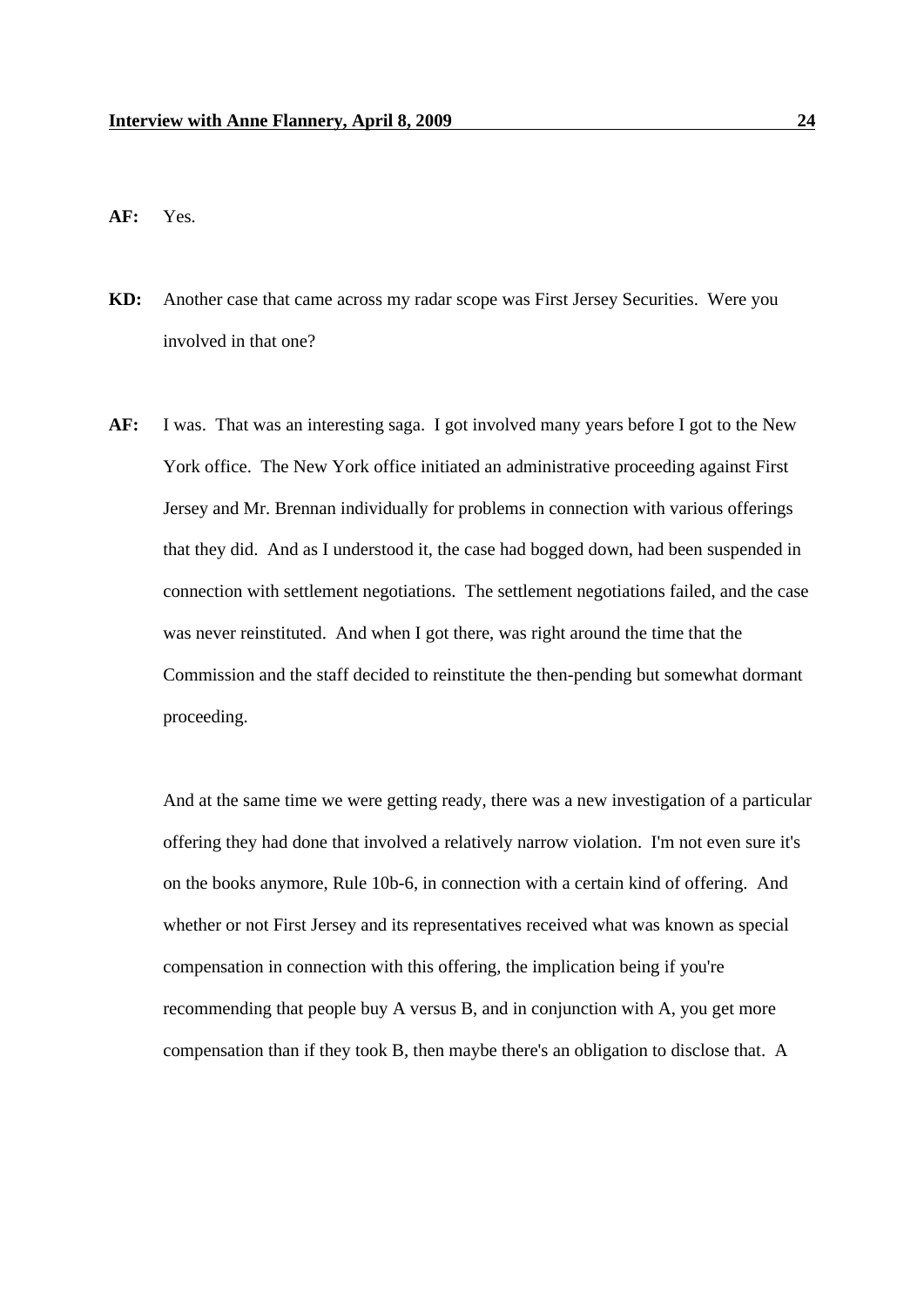variation on that certainly in the potential conflicts certainly is front and center in a lot of the cases that the commission has brought.

The cases in the last couple of years where funds, for example, paid to be part of the more narrow group of offerings which would get more prominence. But I guess this was an early version of that. In any event, when the staff chose to initiate the proceeding, then this issue arose as to whether or not the staff had stored all of First Jersey's files that it had collected for its defense in that proceeding. First Jersey sued the SEC to enjoin it from going forward with the administrative proceeding on the theory that the staff had taken for safekeeping all of First Jersey's defense files and, subsequently, lost them because, to state the obvious, the staff didn't have any of these files.

There were apparently several file cabinets and other stuff because when the proceeding was going on, they moved in all their evidence rather than take it home every night, and it was in file cabinets. And then, supposedly, when the case was suspended originally, people didn't know how long it was going to be. So, supposedly, the file cabinets were moved someplace on the premises of the federal building. And then weeks turned into months, turned into a year or two and, supposedly, nobody ever inquired about the files.

So anyway, we found ourselves on the wrong end of a restraining order that First Jersey obtained from a lower court judge in the state court system in New Jersey. I can't even remember where it was, but it was not a federal court, it was a state court, and they obtained this injunction restraining the staff from going forward with this administrative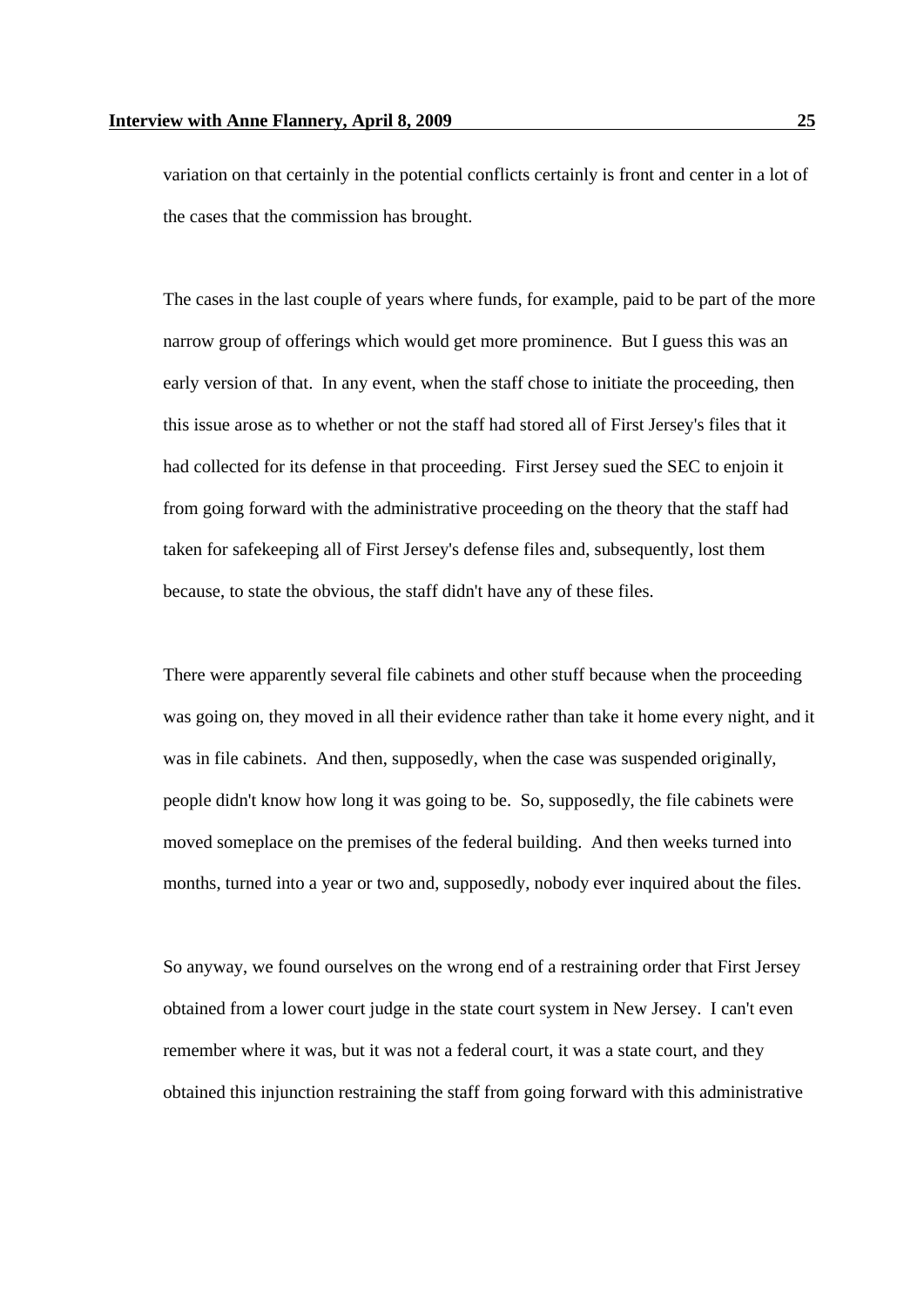proceeding because we had breached the constitutional rights of First Jersey, etcetera, by losing all their files, and so they weren't in a position to defend themselves. That was, essentially, the theory of the case, and sort of harking back to the things that the staff had been confronted with when I was in the general counsel's office, that was kind of the modus operandi of the defendant. You know, deflect the Commission and try and argue this.

So Harry Weiss, who was in the general counsel's office at the time, and he's a partner at Wilmer—he and Richard Humes, who was still at the SEC—defended the SEC in that case, and the order of this lower court judge was appealed by the Commission to the court of appeals in New Jersey, who ultimately set it aside: said some interesting things at oral argument. And a few months later, the judge who had entered the original order, without notice to the Commission, I might add, was impeached for judicial misconduct in connection with buying for himself properties and things that came to his attention in connection with some of the cases he sat on. It was sort of an amazing coincidence.

So once Harry got the injunctive order set aside, there were all kinds of other machinations to try and prevent the administrative proceeding from going forward. And so by then, this narrow 10b-6 case was ready. It involved a company called Geo Search, I think, Geo something. We filed the case in front of Judge Sprizzo and didn't seek any emergency relief, just tried to file the complaint, and we're going to proceed through discovery and things like that. And First Jersey reiterated this claim as an affirmative defense that, you know, we had lost the files and so on and so forth.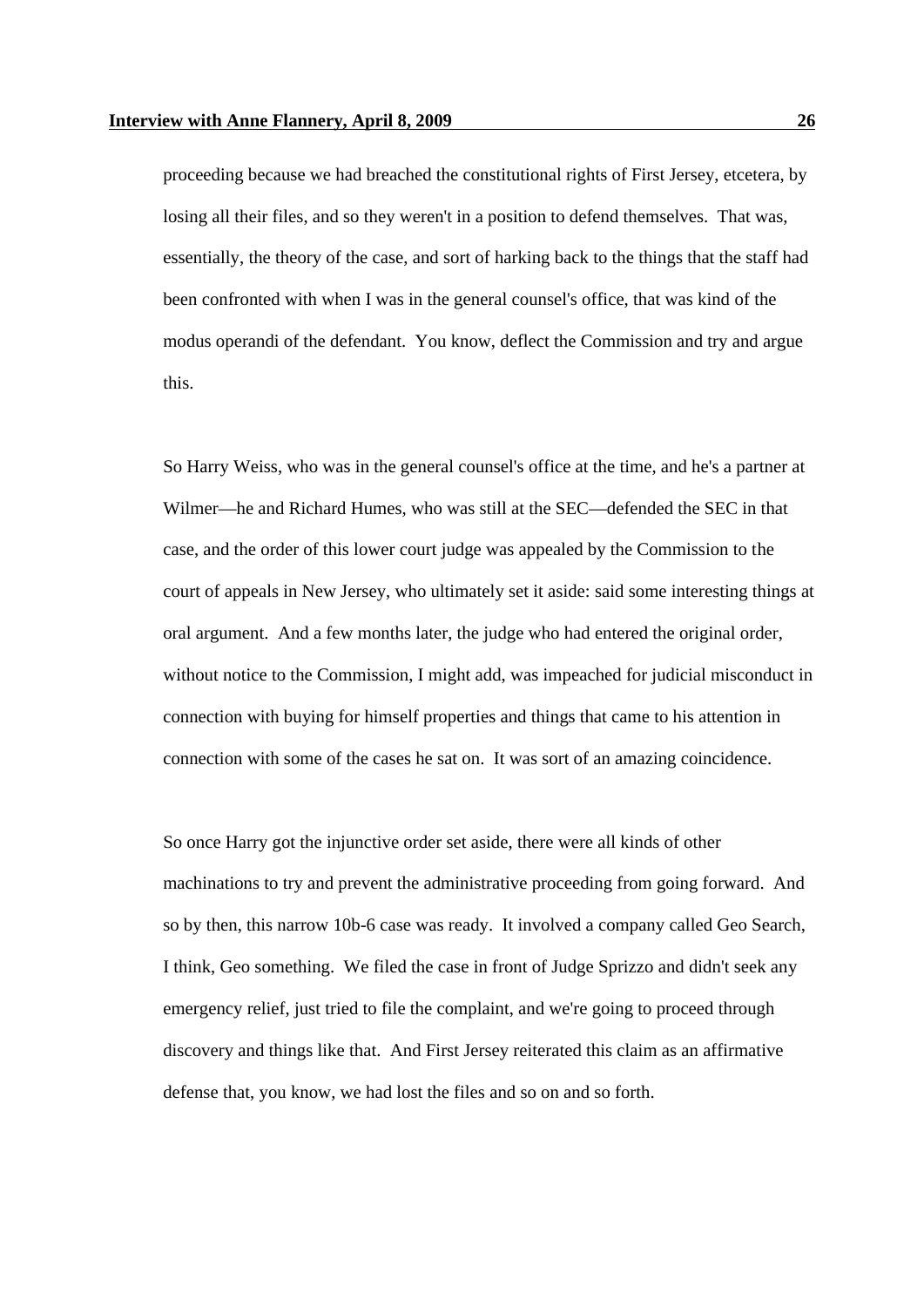So the judge, who had been, along with Peter Flemming, the lawyers—in connection with an earlier episode in the Commission's life there was a case against Gulf & Western that the Commission had brought in the early 70s in D.C. And Sprizzo and Flemming, then defense lawyers for Gulf & Western, almost succeeded in getting the complaint set aside because they alleged that the SEC staff at the time had developed its evidence by causing the lawyers for Gulf & Western to breach their attorney-client privilege. And so Sprizzo was very skeptical, as you might expect, and sort of receptive to the proposition that the staff might do things, like lose files that it shouldn't.

And so they wound up drawing the right judge. Anyway, he allowed discovery to determine what happened to the files. Each party took discovery, all kinds of people were deposed. Many people in the staff of the SEC were deposed by First Jersey. We deposed everybody on First Jersey's staff. We sent subpoenas to the warehouse. There were issues never completely resolved as to whether or not, in fact, the files had been moved at the behest of First Jersey. That was our operative theory, and one we asserted in court with the evidence we were able to gather.

We actually had an evidentiary hearing before the judge and witnesses. And before he could decide—while the matter was still pending in front of him—his clerk called us one day and said, "The judge wants to see you all in like twenty minutes, and he's very upset." So assuming we were going to be on the receiving end of that, because Judge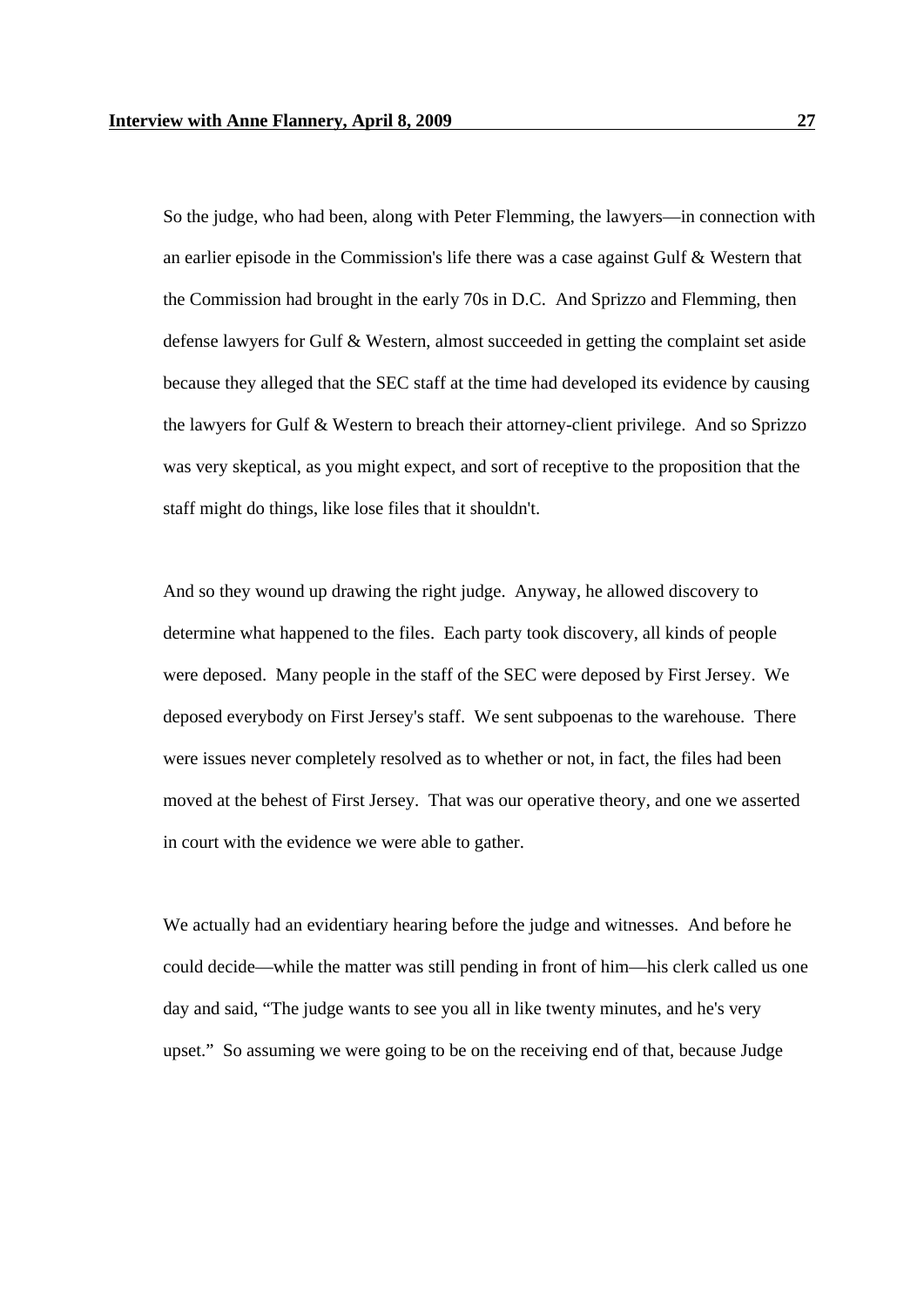Sprizzo is a very brilliant judge, but very mercurial, very bad tempered at times, very impatient.

So we get over to the courthouse, and he insisted that Mr. Brennan be there as well, and he starts talking. We're all sitting there. And it turns out that he had found out that Mr. Brennan, who owned horse stables called International Thoroughbred Breeders, had named a horse after him called *Sprizzo's Honor*. It was kind of a play on the movie that Anjelica Huston was in with Jack Nicholson called *Prizzi's Honor*. And he was so angry that he concluded he could not be fair in this proceeding, and he was recusing himself, he was taking himself off the case, and we would hear from whoever the case was going to go to. And so we all left. Brennan had also named a horse after the SEC. It was called *Viva SEC* because he felt he had been very successful in staving off the commission.

So anyway, weeks go by and we get a call, and the case has been reassigned to Judge Pollack, my old friend from the Tome case. To make a long story short, after a few sessions in the judge's chambers, Mr. Brennan consented to an injunction, and that was the end of that case and we never had to worry about the files again. It took many more years, and people other than me who ultimately brought a much bigger case against First Jersey got an injunction. He declared bankruptcy to avoid paying the disgorgement orders. It turned out he committed fraud in connection with the bankruptcy, and that was ultimately what led to his imprisonment, and I think that's where he is today. So that was my brush with First Jersey.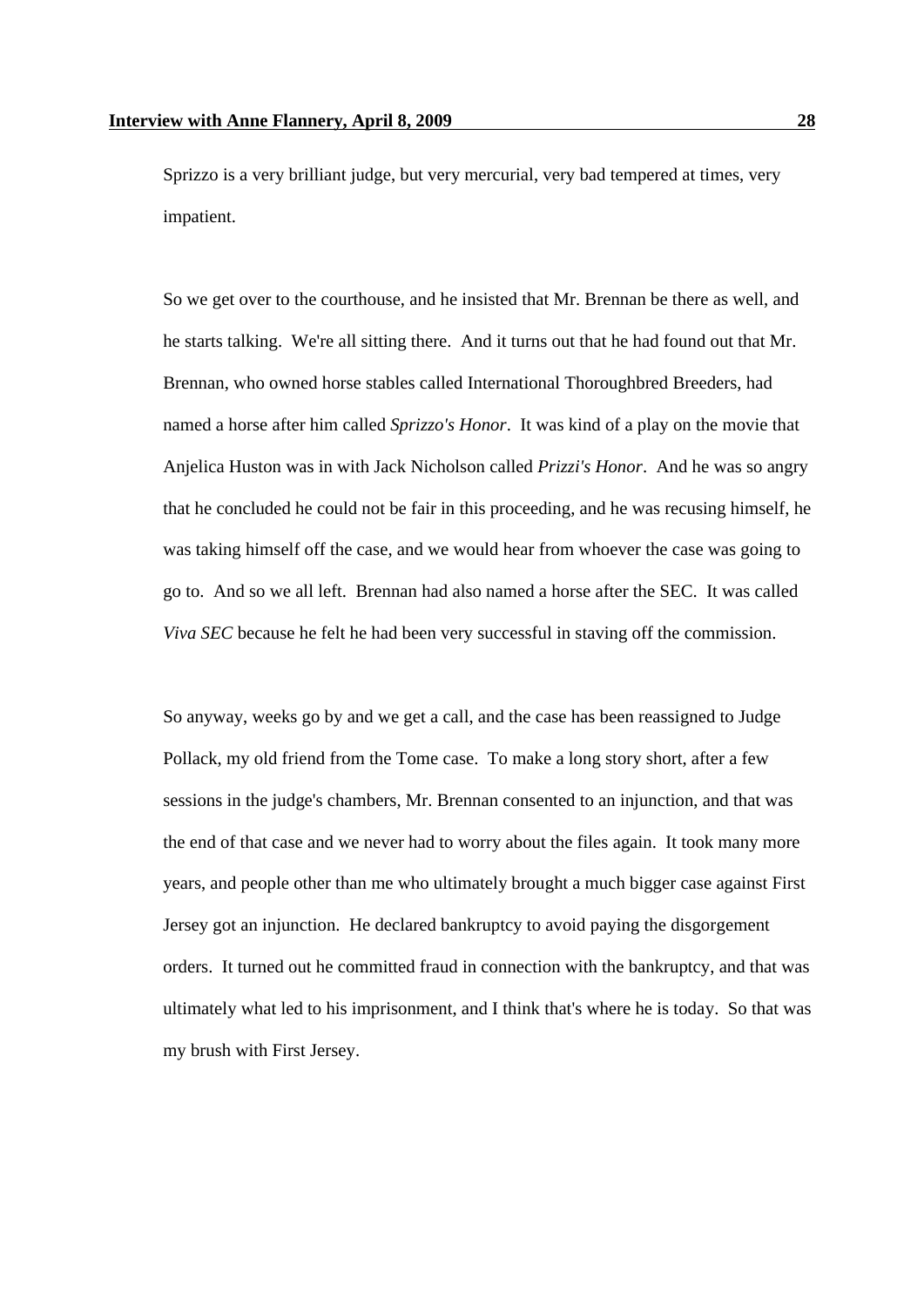- **KD:** He could only stave off the SEC for so long.
- **AF:** Yes.
- **KD:** Well, let's get into those later insider trading cases. Now at some point here, Ira Sorkin comes in and takes over the New York province, right?
- **AF:** Yes. Ike came and ran the New York office, and we actually had a case involving a promoter named Richard Hirschfeld who was raising money for a company that was going to own a boxing camp for young boxers, and the chairman of the board was Muhammad Ali. We didn't sue Mr. Ali, but we did sue Mr. Hirschfeld, and he called Muhammad Ali as a witness. What he failed to disclose to investors was that all the money for the proceeds was going to be used to buy this property, and in fact, he already owned the property and he was selling the property to the company at a very inflated price. And there were other problems.

We prevailed in that case, but what was interesting about that case was that he called Muhammad Ali to be a witness on his behalf, and at that time, no one knew that Muhammad Ali had Parkinson's and had deteriorated physically. And, you know, the whole boxing bar and the New York press was there because Hirschfeld thought it would be a good thing for his side for them all to see it.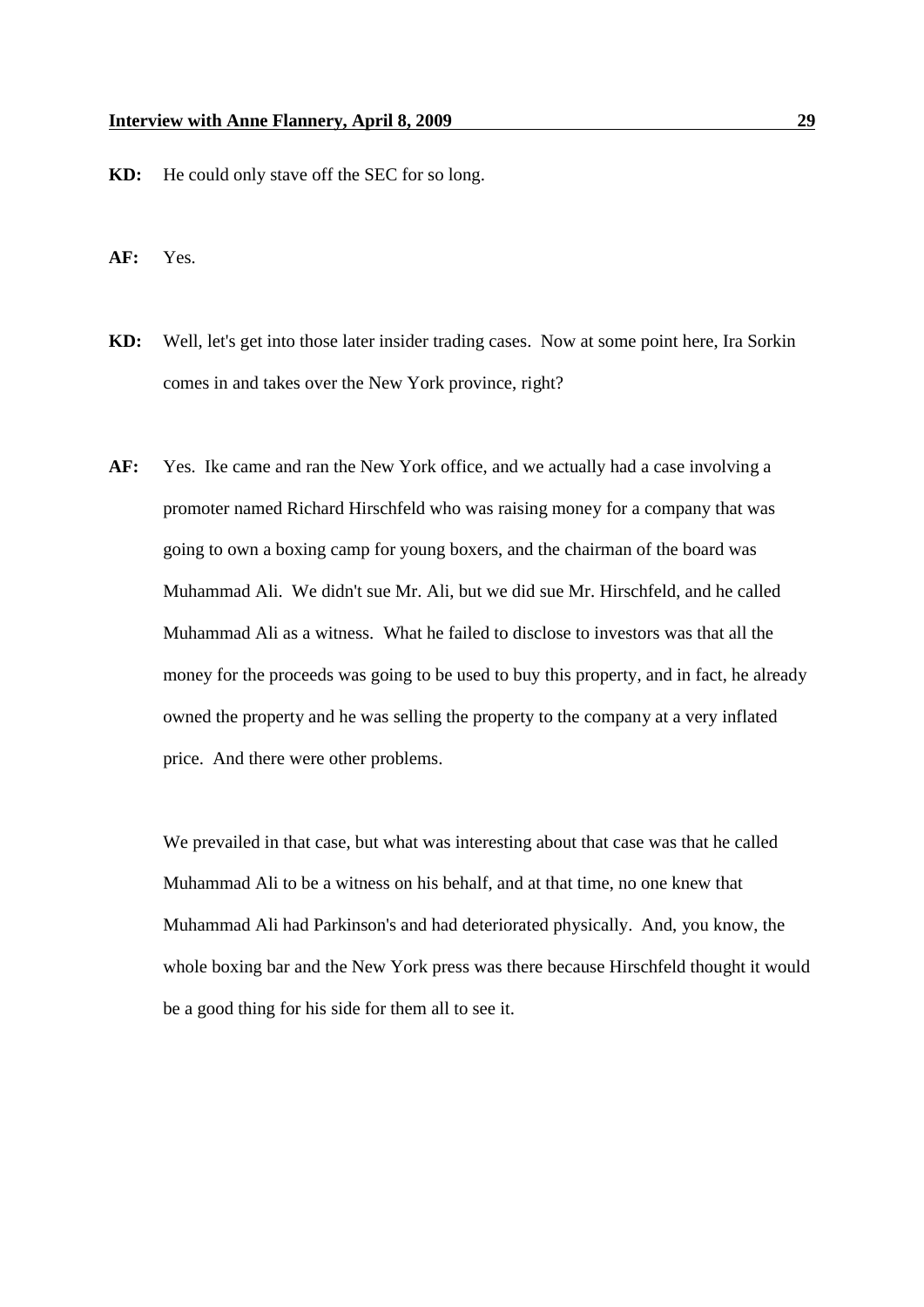And it so happened at the time that we had an all-woman trial team that tried the case. And one of the very senior lawyers in the office, Peg McQueeney, was eight months pregnant at the time. And she got up to cross examine Muhammad Ali, and she asked him very gently whether or not he'd ever read the prospectus, and he admitted that he couldn't read. And I thought the judge was going to come across the podium and strangle Hirschfeld at that point because it was so obvious that he had exploited this guy. And, in fact, when he ruled from the bench not too much longer after that, he not only concluded that Hirschfeld had violated the securities laws, should be enjoined, the offering should be stopped, all the money should go back to the investors, he spent some time excoriating him for exploiting this icon who, it was also obvious, was ill. It was really the beginning stages of his illness. It counted against Mr. Hirschfeld.

Within a year, Mr. Hirschfeld was raising funds for another enterprise in Germany, and we found out about it and brought a contempt case against him, and the judge held him in criminal contempt for violating the terms of his injunction by trying to raise money. Some people never get over it.

So we did things other than insider trading. The insider trading, there were a couple, but the Yuppie Five case, as it came to be known, involved a group of young professionals, lawyers and young aspiring investment bankers. I can't even remember which bank they stole the money from, but we brought a case against them. Again, the U.S. Attorney's Office got involved and, ultimately, I think there were some criminal prosecutions as well.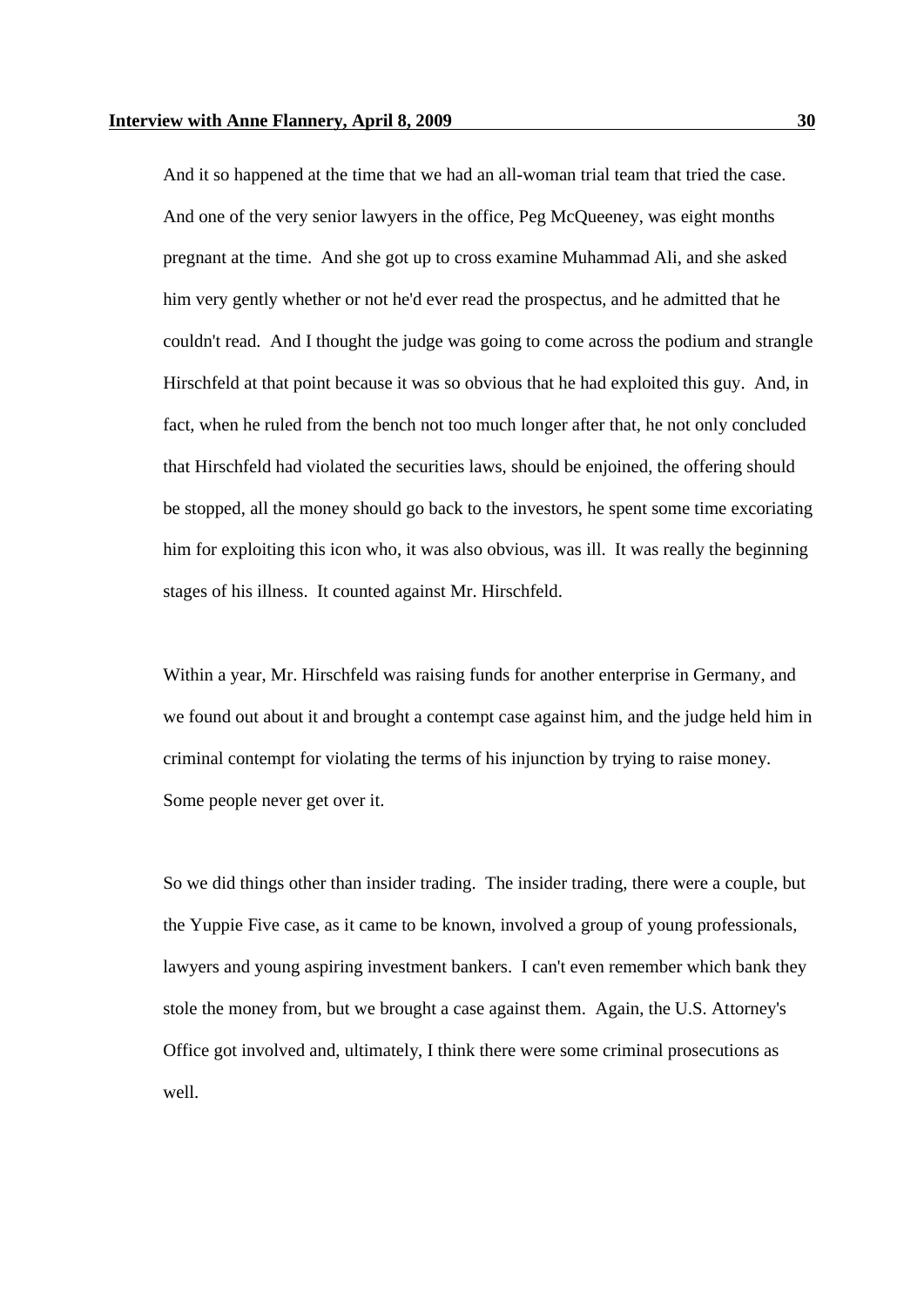You know, there wasn't really anything novel about the case other than how depressing it was that these young professionals, who had blue chip educations and who were really just all starting out, were absolutely amoral [laughter] in terms of their approach. I can't remember what the circumstances were, but one of the first people we confronted and we brought over to the U.S. Attorney's Office flipped. And so he was wired and had conversations with the others, including conversations by the guy who was the lawyer in the group counseling people how to lie during their testimony and obstruct the investigation and so on and so forth.

Probably the thing that was most striking about the case was that at such a young age, here are these guys who talked about emulating their heroes: you know, the case against Boesky had happened, the case against Dennis Levine had happened by then. And notwithstanding the fact that those guys had their own problems, these people were their wannabes. They were just starting out, and their ambition was to be either Gordon Gekko or Ivan Boesky. And at a very young age, notwithstanding all the opportunities they had, were prepared to throw that all away for this.

**KD:** And ultimately did.

**AF:** Yes.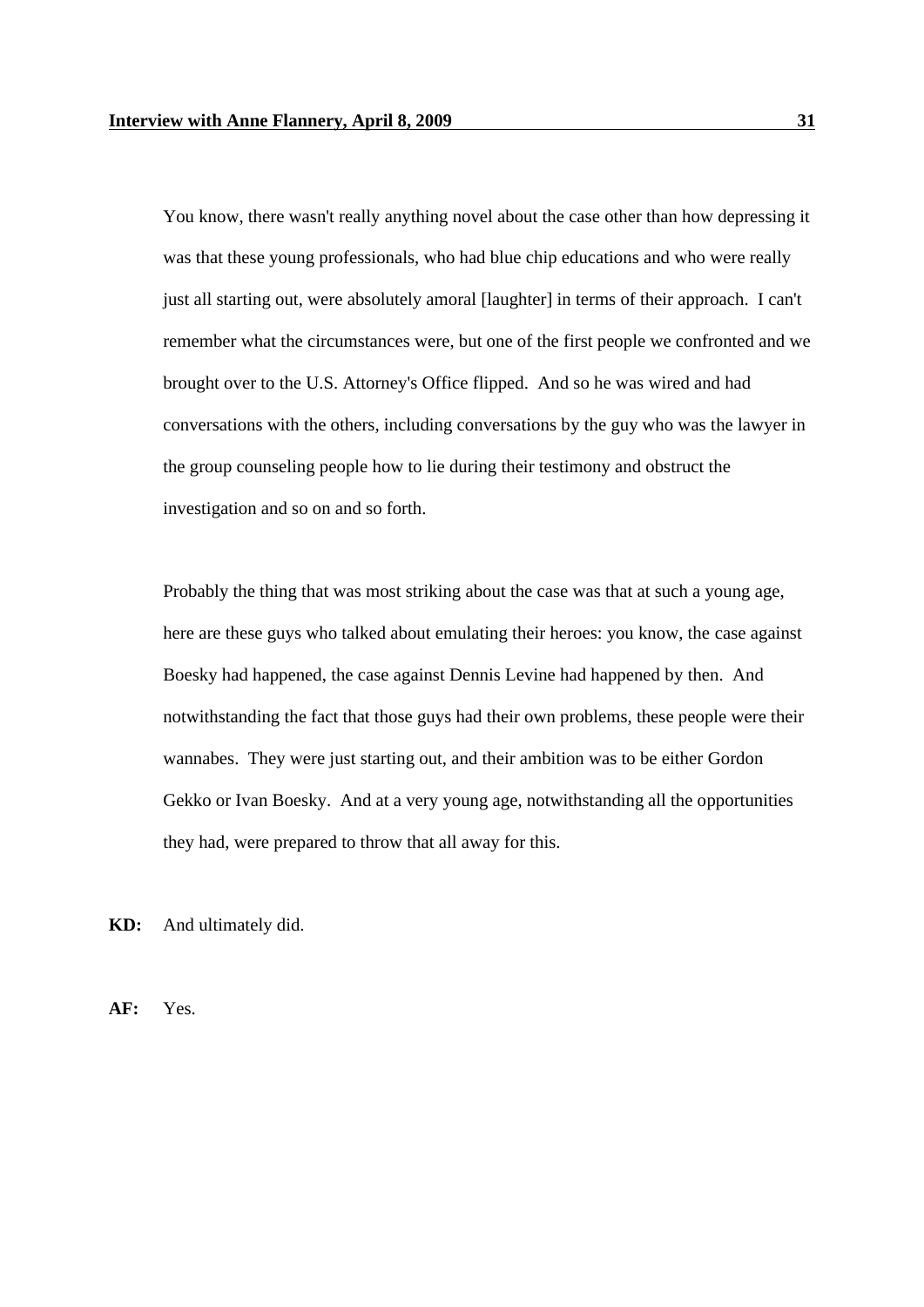- **KD:** Well, there was a lot of that going around. One of my questions is how much did the New York office help in the Levine and Boesky cases and some of those other high-profile insider trading?
- **AF:** Very little. I would say we were really on the periphery of those cases. They were all developed in the home office. And, you know, because they were brought in the Southern District, we would function as local counsel, but it was really no more than that. So we kind of watched it all unfold and sort of basked in the success. There was a wonderful argument in front of, I've forgotten which judge it was, but John Sturc was the lead lawyer for the SEC, and Arthur Liman was Dennis Levine's lawyer. It was over whether or not the temporary restraining order should be converted to a preliminary injunction. And the courtroom was packed, literally.

And Liman, who I think had not been well briefed, frankly, by his colleagues, was arguing the significance of some case and insisted that it held for this proposition rather than that proposition and went on and on and on about it. The judge was fairly patient and quiet, and John kept sort of attacking back. The proof appeared to be pretty compelling in terms of why there was sufficient evidence to continue the injunction. Of course, it was all about the asset freeze because all of Levine's money was tied up.

After being really nice and arguing on the merits for a really long time and arguing with Liman about the significance of this particular case, John finally, in some frustration, said, "I know that's what the case holds because I was one of the parties in the case, and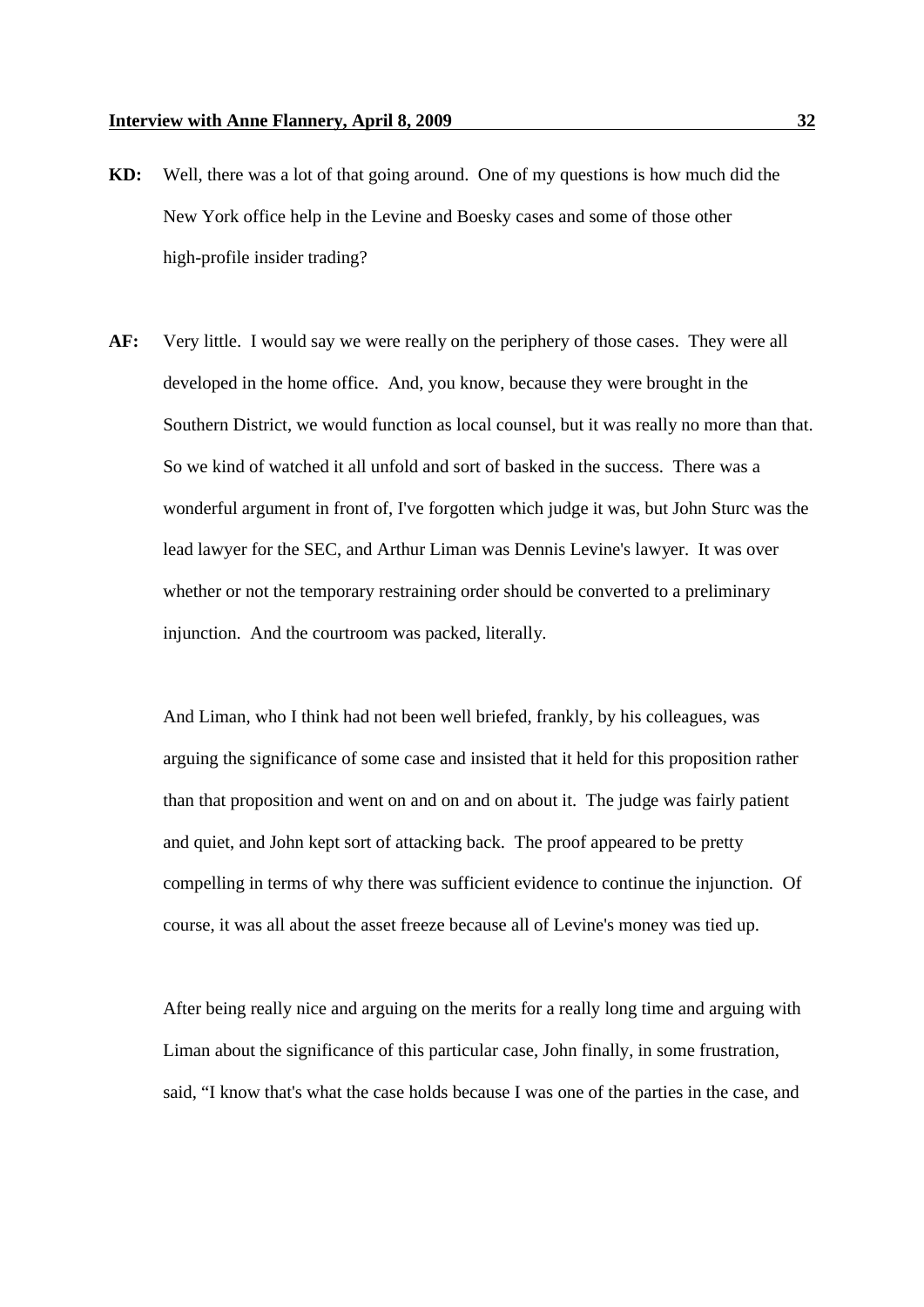it's a decision that Your Honor rendered." And it became apparent that Liman didn't realize that the case he was arguing was a case that this particular judge had decided. And so the judge probably knew it at least as well, if not better, than the parties. And that misstep—in conjunction with, John was just amazing that day.

He came out, and while he had started by saying, "I'm not at all convinced that I should enter a preliminary injunction," he got off the bench, he came back and he imposed the preliminary injunction. And, of course, it was that, it was the asset freeze that caused Levine to decide he should cooperate. He gave up Boesky, etcetera, etcetera.

**KD:** So you were there?

**AF:** I was in the audience [laughter]. I was in the audience with everybody else. That day belonged to John Sturc. It was fabulous, and it was very empowering. You know, the Commission was very aggressive about using the tools that it had. While I was there, one of the other things that we did, although it was something that had been done in the 70s when Ike was there, was we very aggressively brought contempt proceedings where we thought we could if we found people. The reality was, back then, even in the early 80s, the only tools that the commission had were injunctions or securities bars in administrative proceeding. And you could get a district court judge to order disgorgement, but it was often difficult to find the proceeds, and that wasn't that easy. So there were no treble penalties, there were on fines, there were no other things other than getting the U.S. Attorney's Office to bring a criminal proceeding as well.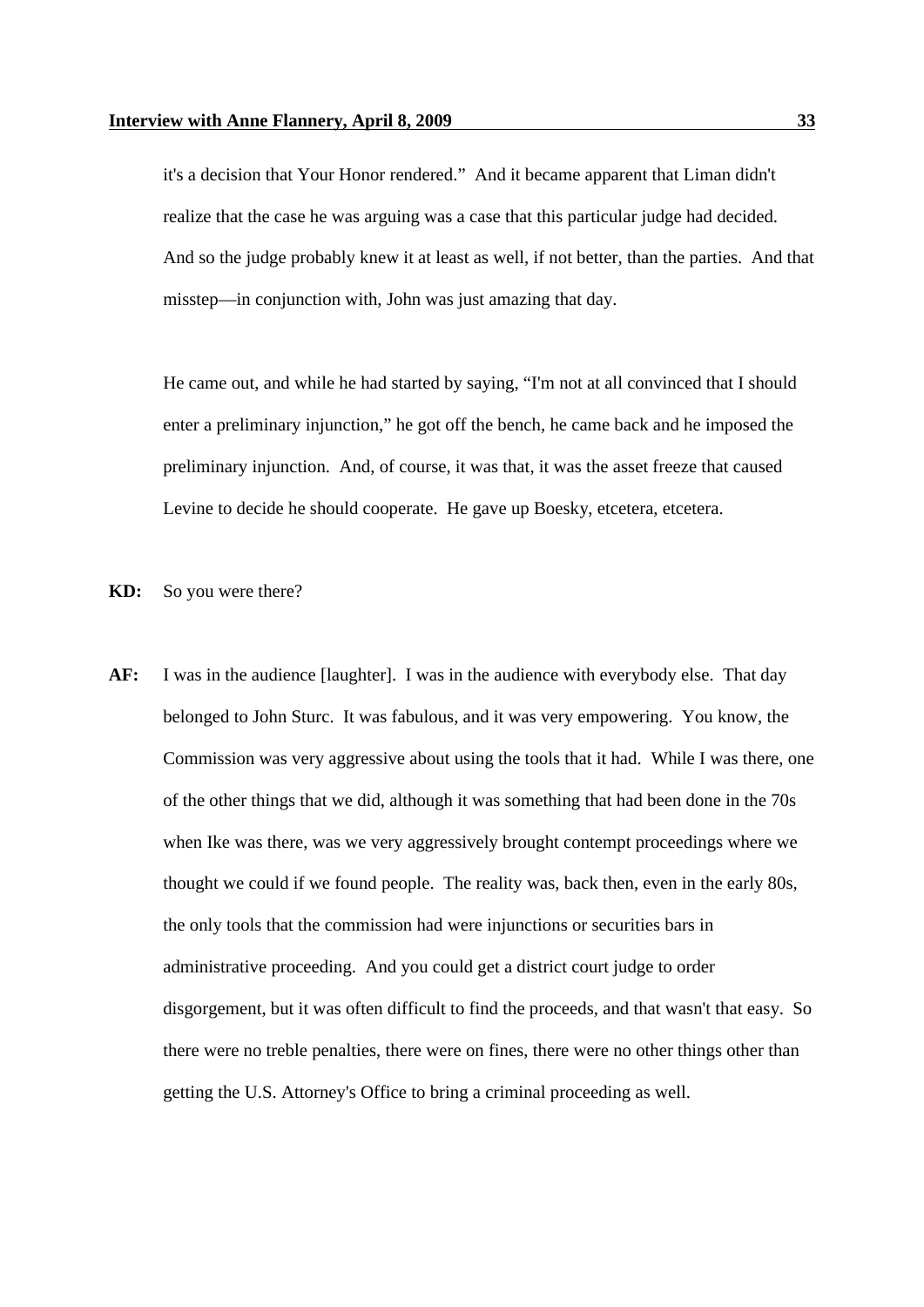So we needed to be as aggressive as we could. And one of the things we could do if we got an injunction against somebody, or if somebody had been barred from the securities laws, but chose, nevertheless, to stay in the business in some fashion, was to go to court and seek remedies, either civil contempt or criminal contempt, and so we did that quite often. And I guess the Commission is still doing that. I see them bringing cases from time to time. Now if they prevail in the first wave, they're much more likely to obtain disgorgement or fines or other things that either act as a natural deterrent, or at least disable that particular person from resurfacing any time soon.

- **KD:** We're almost at an hour, and I don't want to let you go without talking a little bit about the Marcus Schloss case, which came out of the Yuppie Five case. Was there even a Marcus Schloss cases when you were still there, or was it in the works?
- **AF:** There was. That case came to us. I have to think about this for a second. I'm going to be slightly circumspect because I can't recall how much of this came out in the public domain, but the case came to us from an insider. And that led to our investigation. I don't think the case was filed before I left the office. I can't recall. I think Jeff Zuckerman, he was certainly overseeing the investigation when I was there, and then was the lead trial lawyer when the case proceeded. The case had a lot of tentacles and I just can't remember as I sit here how far it had gotten by the time I left.
- **KD:** And the big issue, of course, was that it apparently got stalled in the New York office.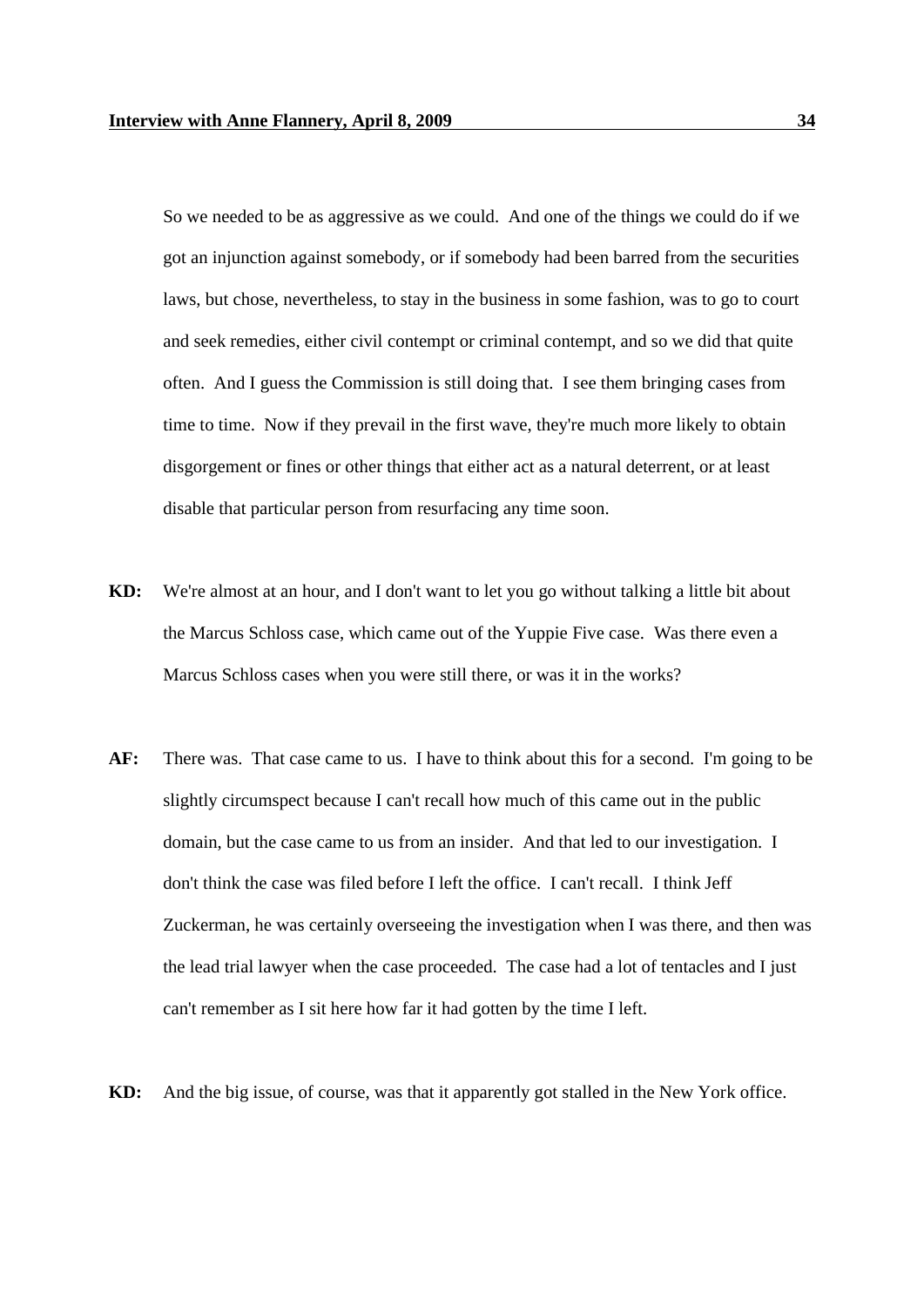- AF: It did take some time to proceed.
- **KD:** So the circumstances regarding your leaving the New York office, were the newspapers pretty much right about that? Was it a matter of fatigue or something like that?
- **AF:** I was not fatigued when I left, but I was frustrated. My departure prompted some level of scrutiny, some changes, and that case got back on track. **Bill Goose** came up to run enforcement for several months, and Jim Clarkson, who's currently running the New York office temporarily [laughter], came up again to run the New York office. I went off to the desert and I joined Morgan Lewis. So you see life as a circle, the two people who were at Morgan Lewis at the time who recruited me were Bob Romano, who I had worked with on the Santa Fe case, Bob was on the Santa Fe case. St. Joe Minerals was the Giuseppe Tome case. And Mr. Tome's lawyer in the United States was a lawyer by the name of John Peluso. And John Peluso and Bob were then partners here at Morgan Lewis.

They had come to start a practice, and the two of them persuaded me to come join them. So, indirectly, Mr. Tome and whoever—the director, turned out it was an insider. It was Darius Keaton who was a director of the Santa Fe Minerals Company, or its acquiring company, and he had used a fictitious Arab Saudi name, and had done the trades through a Saudi bank, and Bob and Michael Mann ultimately found that out. So Mr. Keaton and Mr. Tome were responsible for my coming to Morgan Lewis.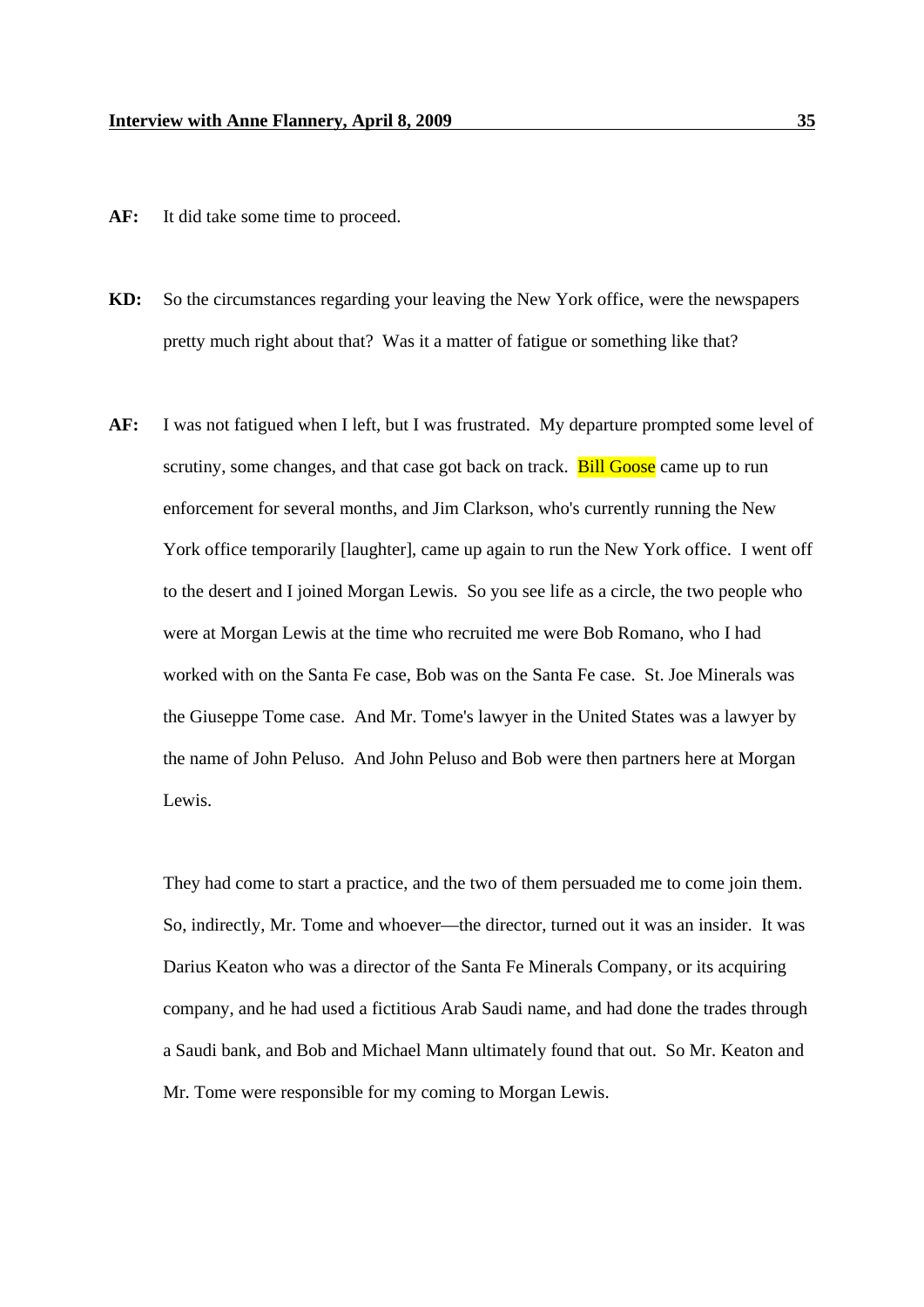**KD:** Well, is there anything else we should touch on before we wrap up?

**AF:** I don't think so. The only thing I would say is, you know, it always sounds better in the retailing, but my career at the SEC was very satisfying and a great deal of fun with all kinds of whacky things, as well as a lot of successes. I think what I have in common with so many other alumni is that, while the stories may be different, so many people have had a similar experience in the sense of that much success and responsibility and sort of fascinating experiences. It's one of the things that binds SEC alum together, I think, is that whatever – you invariably hear people say, "It was the golden age when I was there," and I have heard that.

When I was a young lawyer at the SEC, it used to make me crazy because the investigators, in particular, in New York would always talk about how during the office's heyday, which was, obviously, their primetime, it was wonderful. And what you realize in retrospect is if everyone can walk away over a span of 75 years saying that, then that's a pretty good story, and I think most people would say that.

**KD:** It's always the golden years.

**AF:** Yes. As it should be.

**KD:** Terrific. Thanks very much.